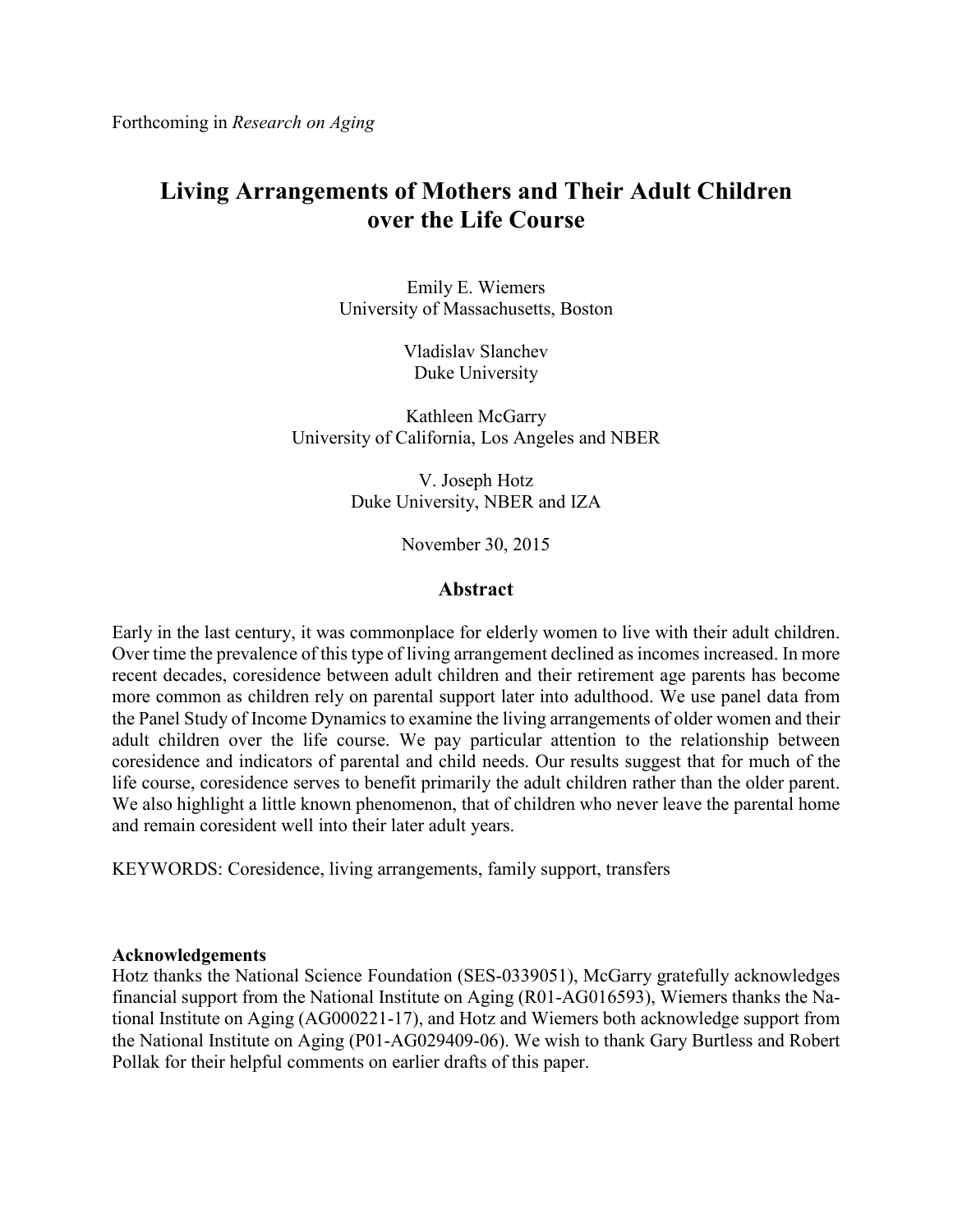### **1. Introduction**

Throughout much of the last century, multigenerational households were common and coresidence with adult children was the norm for elderly unmarried women (McGarry and Schoeni 2000). Between 1940 and 1980, gains in income for the elderly from the expansion of Social Security and work-related retirement programs, along with demographic and normative changes, caused the share of elderly unmarried women living with children to fall from 60% to 20% and the share of individuals in the U.S. living in multigenerational households to decline from 25% to 12% (Costa 1999, McGarry and Schoeni 2000, Pew Research Center 2010, Ruggles 2007). Since 1980, however, the trend toward more independent living has stalled and the share of individuals living in multigenerational households has increased to over 16% in 2008 (Pew Research Center  $2010$  $2010$  $2010$ .<sup>1</sup> This increase in multigenerational living has coincided with declines in financial stability for young adults and a lengthening of the period of transition to adulthood (Furstenberg et al. 2004). Moreover, there is growing evidence that transfers of time, money, and coresidence are increasingly flowing from parents to adult children (Choi 2003, Kahn et al. 2013).

Because most prior work on coresidence focuses either on the elderly or on young adult children, we still know little about how living arrangements evolve over the life course, the prevalence of living with adult children at earlier stages of parents' lives, and how the relationship between parents' living arrangements and the economic and health circumstances of children and parents varies throughout the life course. This paper fills this gap in the literature using data from the Panel Study of Income Dynamics (PSID). The PSID is ideal for this purpose as it has followed

<span id="page-1-0"></span> $1$  The number of multigenerational households further increased with the onset of the Great Recession (US Census Bureau 2014).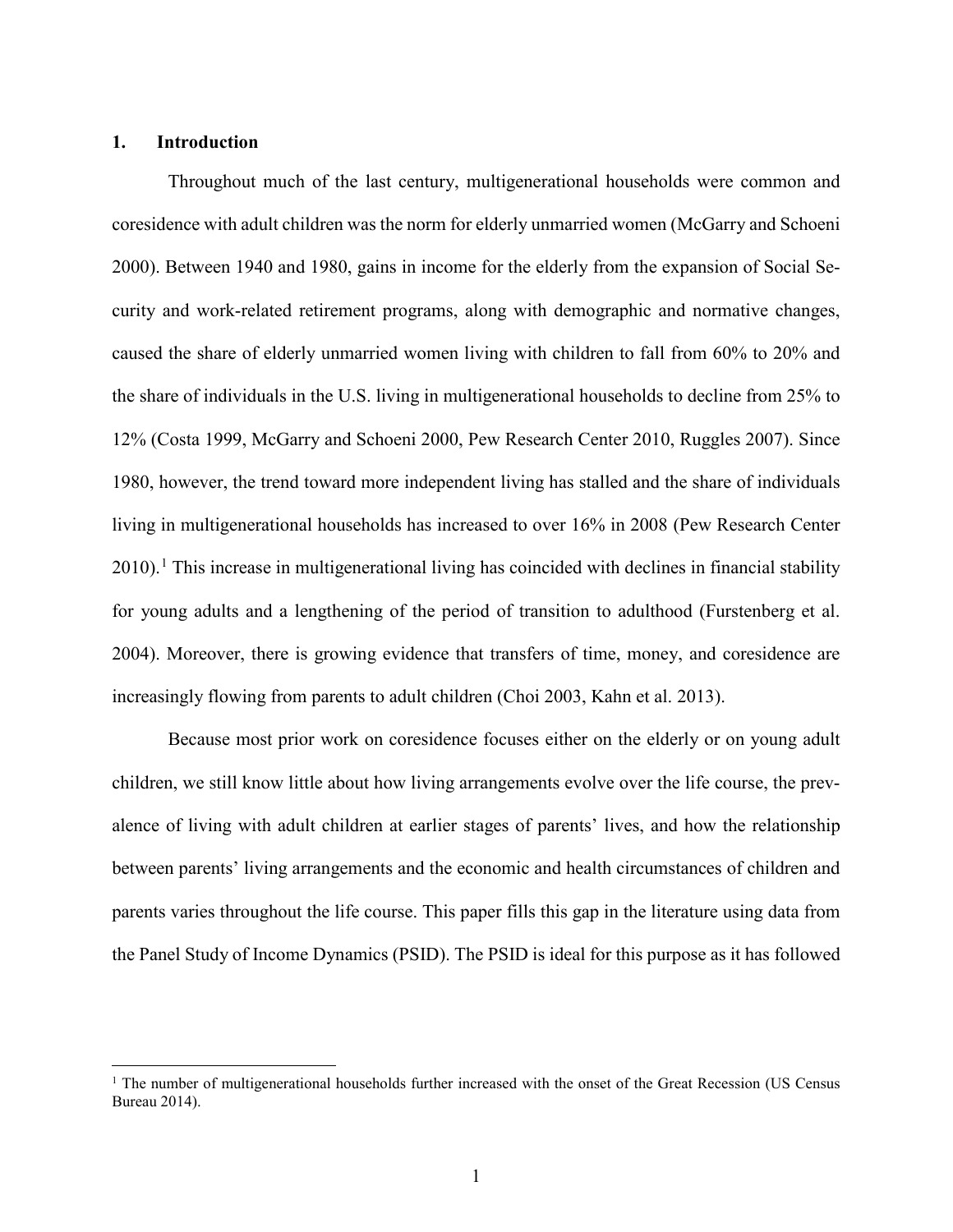its initial respondents and their progeny for nearly 40 years, allowing us to trace living arrangements from the time when children are young adults through the time when their mothers grow old. Only long-term longitudinal data, such as PSID, can illustrate the contours of the dynamics of living arrangements over the life course. We use these data to make three contributions to the literature. First, we characterize the evolution of mothers' living arrangements from middle age onward and emphasize the dynamic nature of living arrangements over the life course. Second, we assess whether the "directions of dependence" between mothers and their adult children changes over the life course by examining the relationship between living arrangements and the economic, demographic, and health circumstances of each generation at older and younger ages. Finally, we give attention to a little-studied type of mother-(adult) child living arrangement, namely mothers living with children who never left home—a group that is only identifiable using a long panel like the PSID. We examine how this arrangement, previously identified in Choi (2003) and Crimmins and Ingegneri (1990), varies by the economic and health statuses of both generations.

#### **2. Literature Review**

Different literatures offer different perspectives about the benefits of coresidence between parents and their adult children. In the literature on aging, there is extensive evidence that characteristics indicative of parental need – including poor health, functional disabilities, and widowhood – are positively correlated with parents coresiding with their adult children (Ellwood and Kane 1990, Mutchler and Burr 1991, Crimmins and Ingegneri 1990, Schwartz et al. 1984, Soldo et al. 1990, Speare and Avery 1993, Wolf and Soldo 1988). This literature also suggests that improvements in the economic circumstances of older unmarried women have been important in allowing for independent living (Costa 1999, McGarry and Schoeni 2000) and that more resources for parents generally predict independent living (Mutchler and Burr 1991).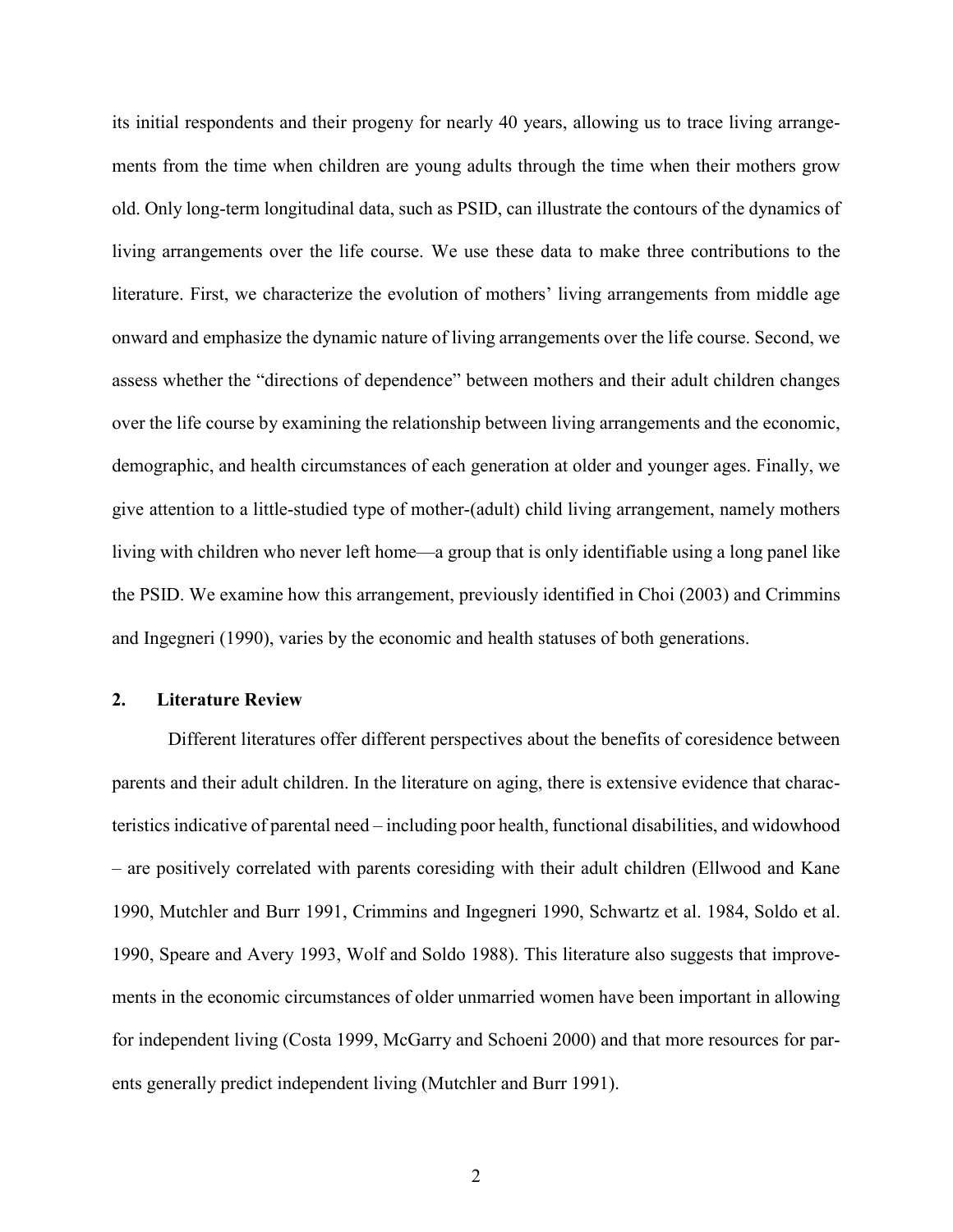Much of the aging literature on coresidence with children focuses on mothers (Costa 1999, McGarry and Schoeni 2000, Wolf and Soldo 1988) or on the unmarried (Mutchler and Burr 1991). Unmarried people are more likely to live with children and mothers are more likely to become widowed and thus to coreside with children (Crimmins and Ingegneri 1990, Soldo, Wolf and Henretta 1999). We examine living arrangements at relatively young ages, so we do not restrict our sample to unmarried people but we do restrict our sample to mothers and trace their living arrangements over the life course.

Characteristics of children also influence mothers' living arrangements. Having an unmarried child is strongly positively related to coresidence, though this could be an indicator of either having a child that can provide care or of having a child that requires support (Aquilino 1990, Crimmins and Ingegneri 1990). There is a growing consensus that having a child with fewer economic resources increases the probability of coresidence (Choi 2003, Crimmins and Ingegneri 1990, Kahn et al. 2013, Speare and Avery 1993), although moststudies are based solely on parental reports of child circumstances or on the economic circumstances of children among those households who coreside.

There is a largely separate literature on the living arrangements of adult children and their parents surrounding the younger generation's transition to adulthood. Most studies focus on the effect of the economic conditions of the child in determining these living arrangements. The evidence shows that increases in children's income (Aassve et al. 2001, Ermish 1999) and more favorable local economic conditions (Card and Lemieux 1997, Matsudaira 2010, Wiemers 2014a) are associated with a higher probability of young adult children living independently of their parents, while unemployment for children predicts moving back in with parents (Kaplan 2012, Kahn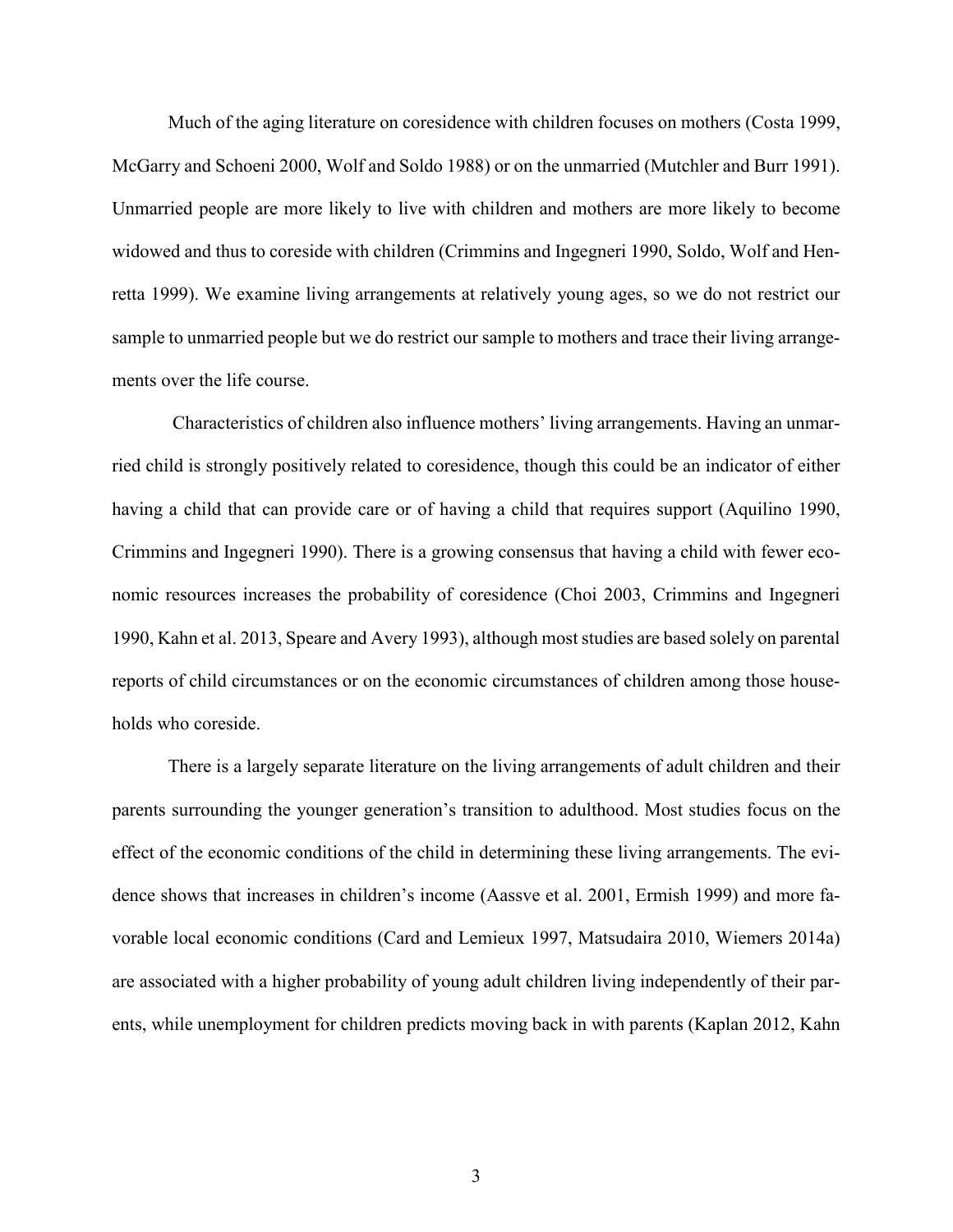et al. 2013, Wiemers 2014b). Somewhat surprisingly, several studies suggest that increases in parental income are associated with increases in coresidence (Ermisch 1999, Manacorda and Moretti 2006, Schwartz et al. 1984). The differences in the effect of parental income on coresidence in the literature on aging and that on the transition to adulthood may be the result of the sampling on younger adults versus parents and whether or not the sample includes both married and unmarried parents (Schwartz et al. 1984). Young adult children may benefit from living with their parents in more than just financial terms especially from the provision of care to their own children, i.e., the grandchildren of their parents (Wang and Marcotte 2007).

Finally, Crimmins and Ingegneri (1990) and Choi (2003) have noted the existence of a group of adult children who never leave the parental home. Below, we document the importance of this particular form of coresidence. Using the self-reported information on income and disability status of all adult children in the PSID, we are able to contrast the economic and health characteristics of the adult children who never leave the parental home with those who leave and later return to coreside with their mother and those who never coreside.

The existing literature considers parental coresidence with children during the transition to adulthood as largely separate from coresidence with children at older age. The differences in the relationship between parental income and coresidence which are negative in the aging literature and positive in the transition to adulthood literature suggest that the direction of dependence changes over the life-cycle. We link the literatures on aging and the transition to adulthood by describing the dynamics of living arrangements and its correlates over the life course emphasizing that the living arrangements of families are more dynamic than commonly understood.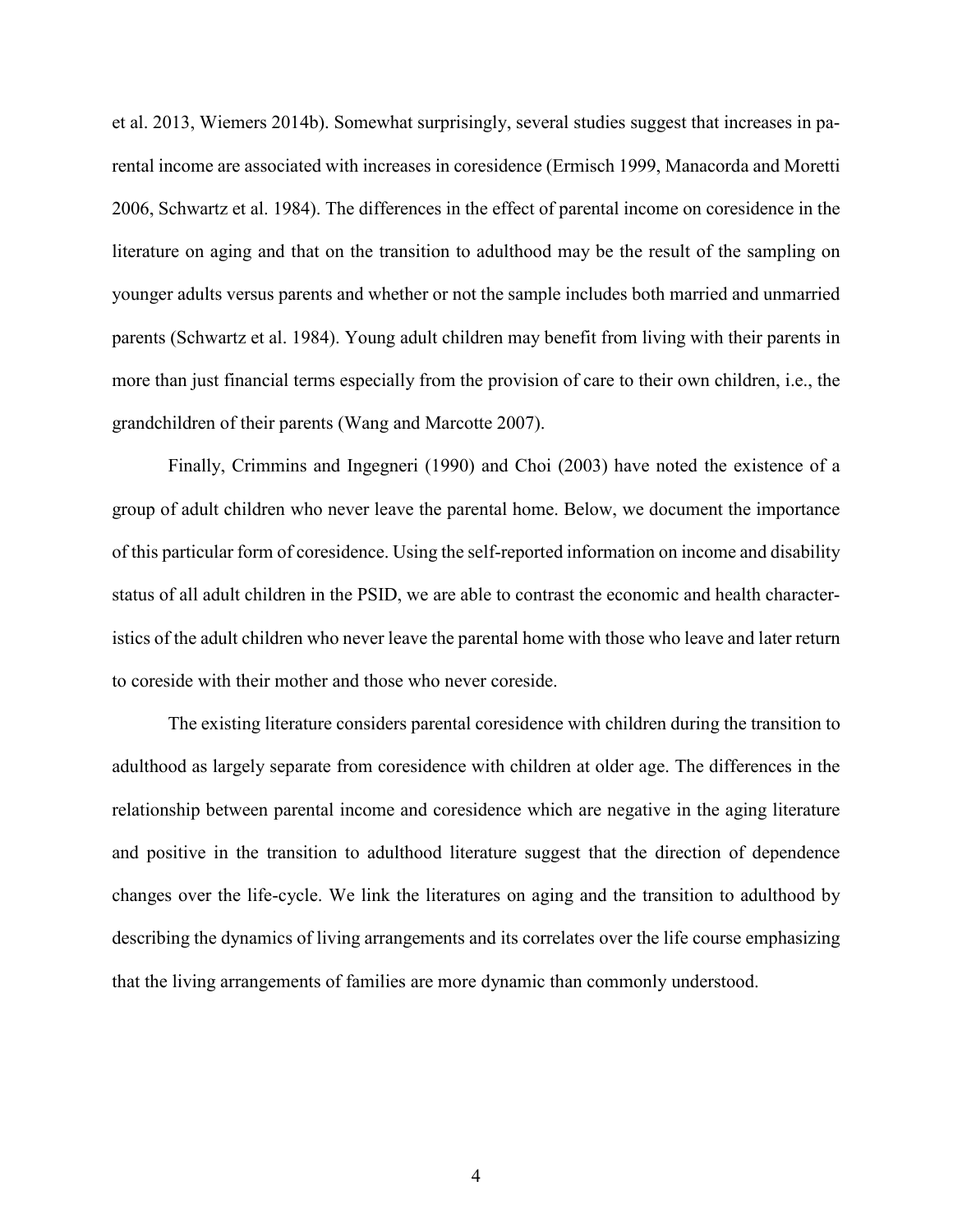## **3. Research Design**

#### *Data and Sample*

Our study is based on a sample of older mothers drawn from the Panel Study of Income Dynamics (PSID). The PSID is a household based panel survey first fielded in 1968 at which time it was representative of the population of households in the United States.<sup>[2](#page-5-0)</sup> The PSID has followed not just the original respondents but has added to its sample newly born (or adopted) children of those respondents. Importantly, these children, and the children in the original sample, are followed when they leave the parental home and establish their own household, allowing us to link data from mothers to that of their grown children over an extended period of time. In addition, the extremely long panel in the PSID provides an important advantage over other surveys, allowing us to observe living arrangements over the life cycle.<sup>[3](#page-5-1)</sup>

The wave-to-wave response rate in the PSID is among the highest of any national survey in the world, with a rate of 95% - 98% in almost every wave since 1968 (Schoeni, Stafford, McGonagle, and Andreski, 2013). Weights are designed to correct for attrition and the PSID has been shown to be representative on a broad range of characteristics producing comparable estimates to the American Time Use Survey for time use behaviors, to the National Health Interview Survey for health status and health behaviors, and to the Current Population Survey for income (McGonagle et al., 2012).

The primary focus of our study is on the living arrangements of mothers and their adult children. We focus on mothers for three reasons: first, women are more likely to outlive their

<span id="page-5-0"></span><sup>&</sup>lt;sup>2</sup> See McGonagle et al. (2012) for a thorough discussion of the aims, study design, sampling procedures, content and representativeness of PSID.

<span id="page-5-1"></span><sup>&</sup>lt;sup>3</sup> There are two plausible alternatives to the PSID: the Health and Retirement Study (HRS) and National Long Term Care Survey (NLTCS). The HRS provides a much larger sample of elderly women, age 50 and older, with information reported on each of their children in each wave of the survey. However, neither the HRS nor NLTCS interviews adult children.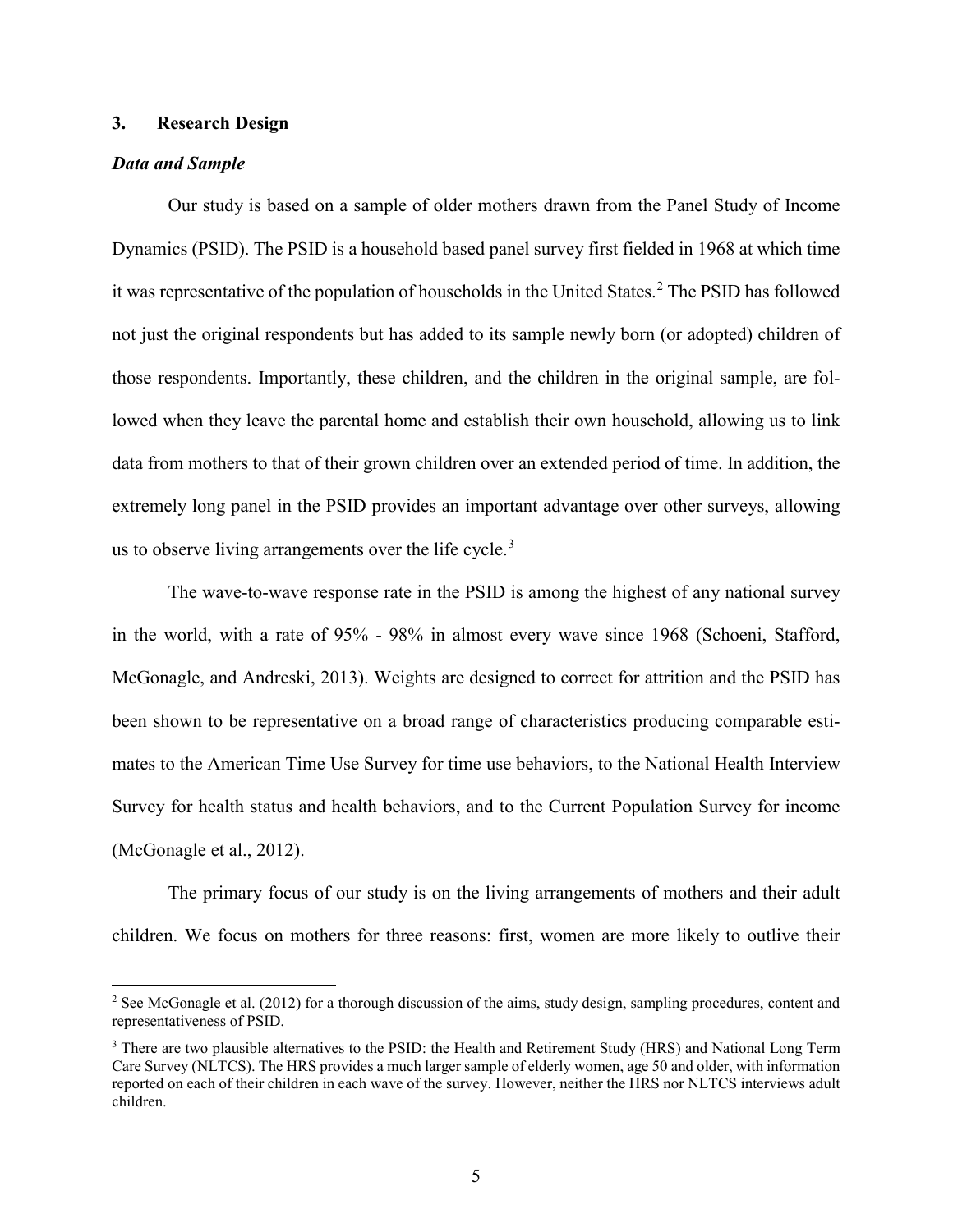husbands and coreside with children at older ages (Crimmins and Ingegneri 1990, Soldo, Wolf and Henretta 1999); second, women are more likely to coreside in three generation arrangements with children and grandchildren (Wang and Marcotte 2007); finally, women are more likely to have complete fertility information and accurate information on the economic and demographic circumstances of their children. The sample we draw from the PSID therefore consists of female PSID respondents who have at least one child who themselves is a PSID sample member. Because we want to examine living arrangements when these children are young adults and before their mothers need care, we limit our sample to mothers who are observed at age 58. We picked 58 as the youngest age at which most women would no longer have children under 18 living at home.<sup>[4](#page-6-0)</sup> We also require that we can follow these mothers to at least age of 65 so that we can follow them to an age at which they are likely to be retired and their children are grown. We require that the final observation be in the year 1984 or later because 1984 was the first year in which the PSID collected information on health status, a likely crucial determinant of living arrangements. [5](#page-6-1) This selection criterion has the effect of excluding from our sample those women from the very earliest birth cohorts who die before 1984 and those with sufficiently poor health that they die before age 65.

After imposing these selection criteria our sample contains 1,113 mothers who range in age from 65 to 97 between 1984 and 2007. We observe these women from age 58 until their most recent interview in the PSID. The sampling structure described above ensures that we have a minimum of seven years of panel data on *all* mothers (and their children), with an average number of survey interviews of 15 per respondent. All told we have 16,303 person–years of data.

<span id="page-6-0"></span> <sup>4</sup> We also explored a younger initial age but found that in going much earlier, most mothers still had children who were either younger than 18 or still in college.

<span id="page-6-1"></span><sup>5</sup> Prior to 1984 there is also a problem with correctly identifying residence in a nursing home residence.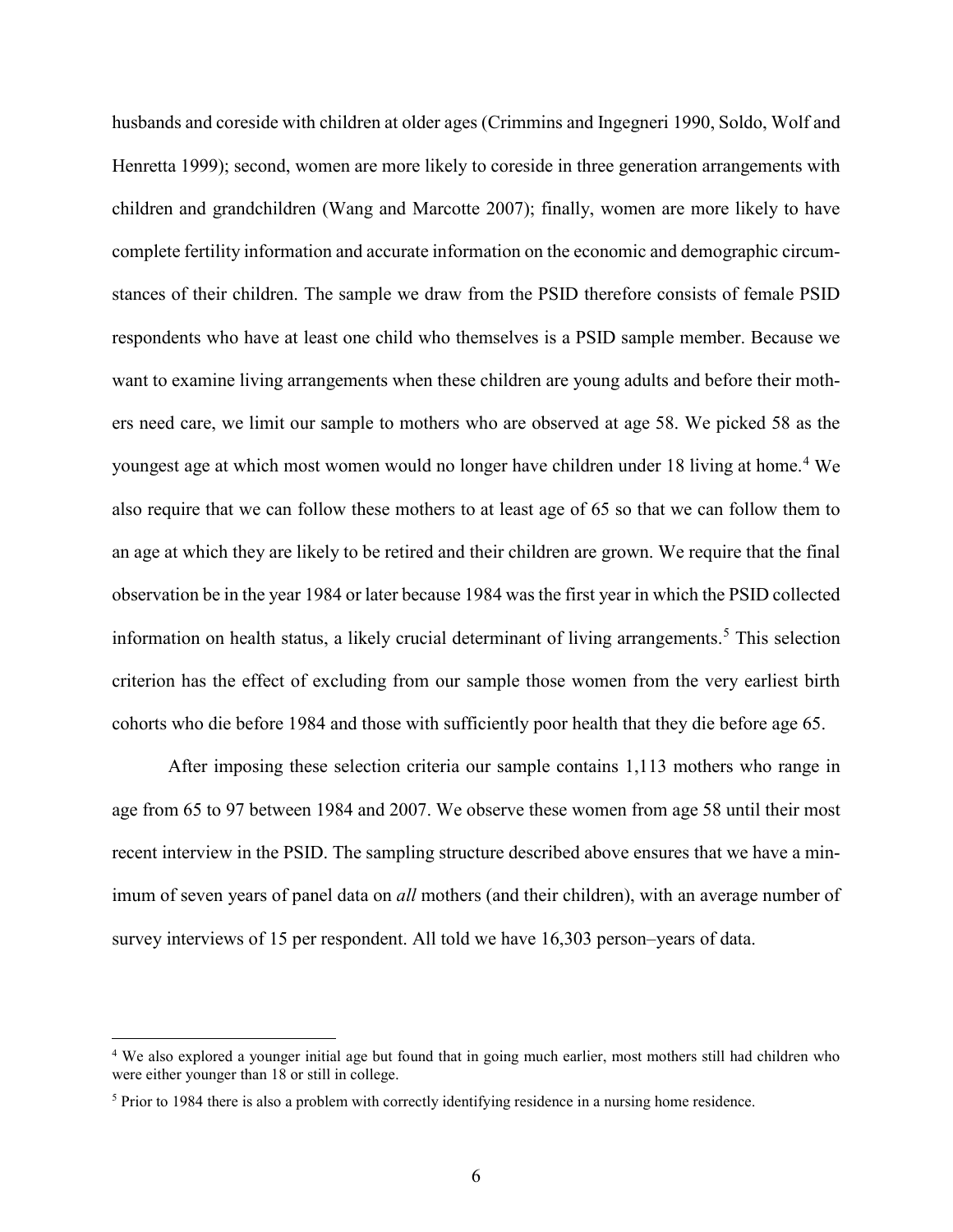#### *Measures*

Our main variables of interest describe the living arrangements of the mother, characteristics of the mother and her household, and characteristics of her child(ren). To measure living arrangements, we categorize each mother at each interview as living in one of five mutually exclusive and exhaustive arrangements: (1) living alone or with their husbands, which we refer to as living "alone," i.e., these women did not live with one of their children or anyone other than their husband; (2) living with children (with or without a husband) and the children left at some point since 1968 but are now living with their mother, referred to as "children left home"; (3) living with children (with or without a husband) and at least one child has never left the home, referred to as "child never left";  $(4)$  living with "others" (with or without a husband present), including nonrelatives and relatives – and importantly those living with grandchildren without the child present; and  $(5)$  living in a "nursing home."<sup>[7](#page-7-1)</sup>

The demographic characteristics of the mother that we include in our analysis are her age, current marital status, years of schooling, and race (whether she is black). [8](#page-7-2) We define two measures of annual income for mothers: *own income*, which is the annual income of the mother plus the income of her spouse, if she is married; *total household income*, which is the sum of own income plus the incomes of all individuals who are in the household in which the mother resides (including children); and *per capita household income*, which is just total household income divided by the total number of people residing in the household. We construct these measures of income at two

<span id="page-7-0"></span><sup>&</sup>lt;sup>6</sup> In determining whether or not a child has lived away from home we use all available data. The "child never left" designation is, in practice, an indicator of whether the mother in our sample lived with the child for our entire period of observation – from 1968 until the last time we observe her. The child may have left home prior to 1968 or may leave at some point in the future.

<span id="page-7-1"></span> $<sup>7</sup>$  Living arrangements are determined from the family roster and are complete for all women in the sample.</sup>

<span id="page-7-2"></span><sup>&</sup>lt;sup>8</sup> The PSID sample contains few Asians or individuals of Hispanic ethnicity. We therefore do not separately tabulate these groups. Asians are included with whites as "non-black" and Hispanics are classified with their self-reported race.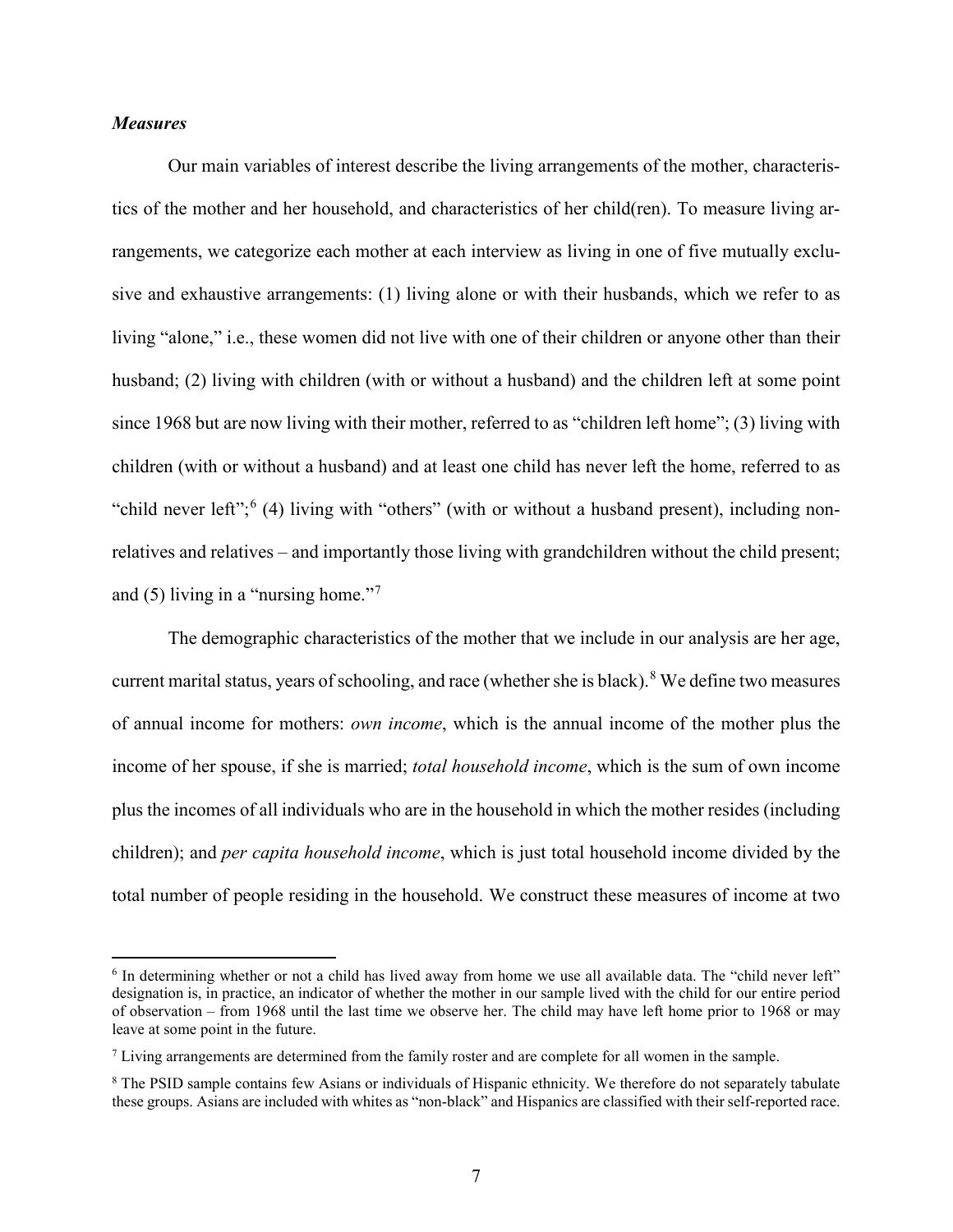points in each mother's life cycle: when the mother was age 58 and the age of the mother's most recent PSID interview.<sup>[9](#page-8-0)</sup> In our multivariate analysis we include Own Income of the mother in log form. The PSID has only limited health information so we use self-reported health for mothers measured as excellent, very good, good, fair or poor from which we create a dichotomous variable equal to one if the mother reports being in fair or poor health.<sup>[10,](#page-8-1)[11](#page-8-2)</sup> We also have data on characteristics of children. These include the total number of children, the number of daughters, the number of grandchildren, and the mean age of children. In order to account for the economic circumstances of each mother's children, we compute the average years of schooling and average annual income of her children. In our multivariate analysis we use the log of the average annual income of children. We also measure the unemployment status of these children, based on their employment status in the PSID wave at which we measure their mother's living arrangements, and their disability status, counting a child as disabled if they report receiving SSI and are under age 65 or if they report disabled as their current employment status.

#### *Analytic Strategy*

We first use the panel structure of the PSID data to describe the evolution of living arrangements over the life course and to examine transitions between living arrangements for the mothers in our sample. We then classify each woman by the living arrangement in which we observe her in her final year in the sample and examine the correlates of living arrangements in univariate and

<span id="page-8-0"></span> <sup>9</sup> The PSID imputes missing values and missing components in income so that total household income is complete for all households in the sample.

<span id="page-8-1"></span><sup>&</sup>lt;sup>10</sup> From 1984-1992 and from 1996 onward self-reported health status is available only for household heads and their spouses. Self-reported health status is available for the entire PSID sample for just the years 1992-1996. In practice, this restriction is not limiting. However, ADL limitations, likely a better predictor of the ability to live independently are available for just the years 1992-1996 and for 2003 and on and is therefore of little help in our study which covers an extended period of time.

<span id="page-8-2"></span> $11$  Item non-response in the PSID is extremely low with few variables missing for more than  $3-4\%$  of cases (McGonagle et al. 2012).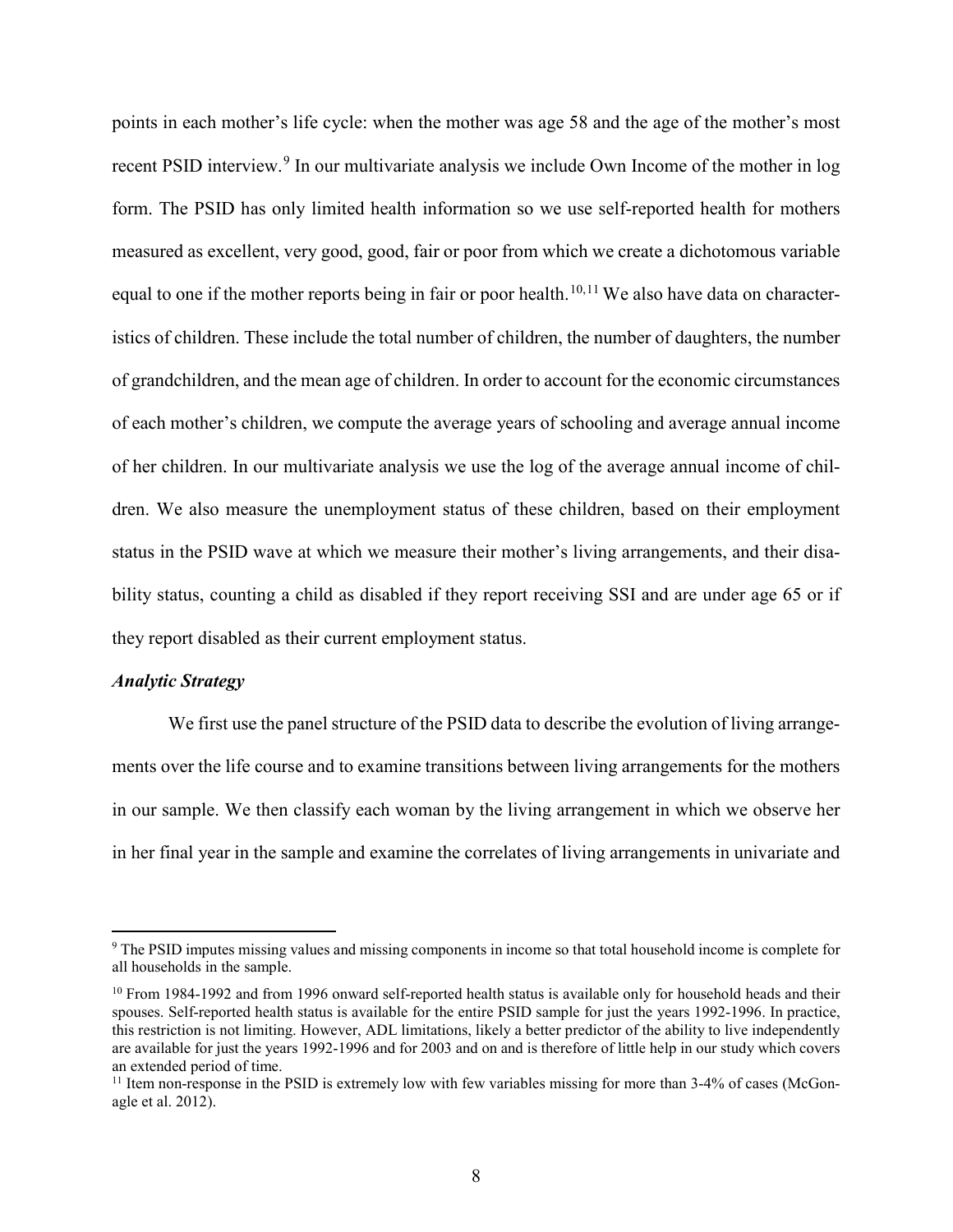multivariate analysis. In our multivariate analysis, we employ a multinomial logit specification, using our five-category living arrangement classification scheme. We characterize the living arrangement of older mothers as a function of her demographic characteristics (age, current marital status, race, schooling, number of children), economic resources (income), health status (poor health), and the characteristics of her children (mean age, income, disability status and unemployment). In order to provide information on the direction of dependence over the life course (i.e., who is likely to be helping whom with respect to shared living arrangements), we estimated separate regressions for mothers who were younger than age 70 at the time we measure their living arrangements and for those who are 70 years or older. In the under-age-70 regressions, we omit nursing home as an option in the MNL model due to sample size constraints. All of our analysis is intended as descriptive; we do not attempt to assess the causal links between living arrangements and the health or economic statuses of mothers or of her children.

#### **4. Results and Discussion**

#### *Living Arrangements by Age*

To obtain a sense of how living arrangements evolve, Figure 1 shows the distribution of living arrangements by mother's age. Consistent with other cross-sectional evidence, mothers living alone (including living with a spouse) comprise the largest part of the sample in each age group. The incidence of this living arrangement follows an inverse u-shape with age; the fraction living independently increases until about age 70 as children leave the nest and then decreases as women age and begin to need care themselves. The life cycle pattern in the fraction of women living with children is almost the mirror image of that for the fraction living alone. At the same time, we note that the incidence of mothers living with children is rarely less than 20%.

[Insert Figure 1 about here]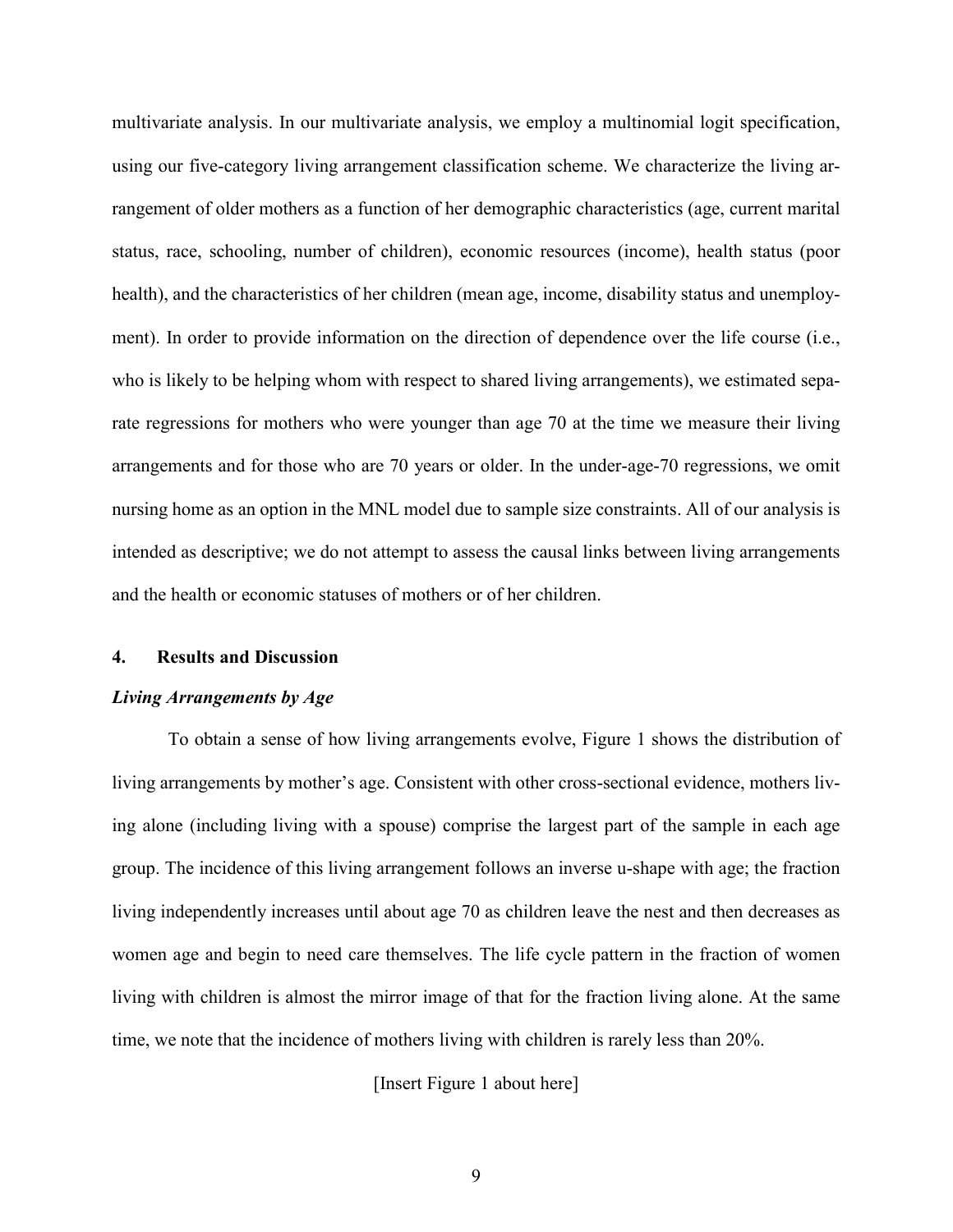The fraction of women living with individuals other than their children or spouse remains relatively constant across ages. For many of these women, the other persons are grandchildren, with the child's parent living elsewhere. The prevalence of living with grandchildren varies significantly by race. Of the white mothers in our sample who are living with others, 47% are living with a grandchild (without the child present) compared to 76% of blacks (not shown).

Finally, the incidence of mothers living in a nursing home is negligible until the women in our sample reach much older ages.<sup>[12](#page-10-0)</sup> In their late 70s and early 80s, the fraction of mothers living independently falls sharply. It is unfortunate that we do not have more observations at older ages to investigate this choice in greater detail.<sup>[13](#page-10-1)</sup> Other surveys such as the Health and Retirement Study may be more useful in this regard.

In Figure 2, we separate the two types of living with children – with children who never left home, and with children who left and returned (or with whom a parent began residing) and show the percentage of mothers in each living arrangement. We see, unsurprisingly, that the fraction living with children who never left declines monotonically over time. The greater prevalence of this arrangement at early ages is indicative of the "failure to launch" phenomenon. At age 58, 13% of mothers live with one or more child who has never left, but even at the oldest ages, approximately 7% of mothers are living with children who never left home. The prevalence of this living arrangement suggests that not all coresidential arrangements are the result of parents needing assistance in older ages, but rather that one of the parties has been consistently unable to live independently, or simply that coresidence is the preferred arrangement for this family. We also

<span id="page-10-0"></span> $12$  Note that the PSID measures only long term nursing home stays; therefore, we are not mistakenly counting someone as residing in a nursing home if there are only there for a recuperative stay.

<span id="page-10-1"></span> $<sup>13</sup>$  Capturing nursing home use is also difficult in that many stays will be less than the time elapsed between interviews</sup> and many patients in nursing homes may not participate in the survey.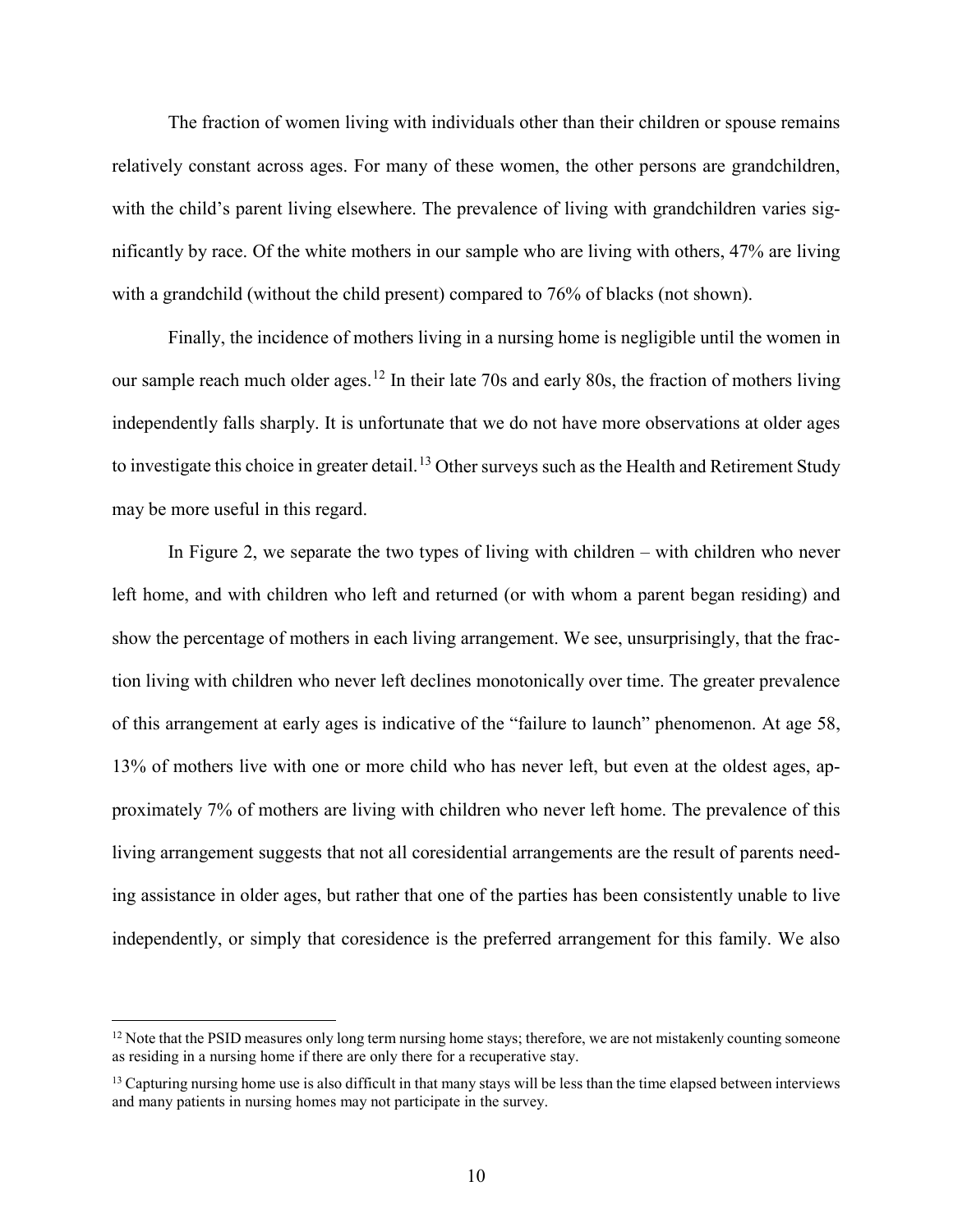note that the large fraction of mothers at relatively young ages who are living with children who did leave but who returned provides suggestive evidence that the phenomenon of "boomerang children" existed long before the Great Recession. In contrast, the upturn in living with children who were previously independent around age 80 is more consistent with a care-giving role for children.

The life cycle trends displayed in Figures 1 and 2 demonstrate that coresidence with children is a complex phenomenon that may benefit parents and children differently over the life course. Moreover, living with children who never left home is a largely understudied phenomenon to which we devote more attention below.

#### *Mothers' Living Arrangements since Age 58*

Examining changes in the prevalence of living arrangements by age is helpful for understanding trends but may mask substantial movement in and out of living arrangements for individuals. In this section, we examine transitions in living arrangements for mothers from age 58 until their last observation in the PSID. We report on the prevalence of alternative living arrangements over this part of the life course in Panel A of Table 1. We exclude from these tabulations the roughly 10% of mothers who always lived with children who never left, since, by definition, they do not change living arrangements.

#### [Insert Table 1 about here]

Among those living alone at the final observation, 39% of these women had, at some point since age 58, lived with a child who had previously left home. We imagine that coresidence with a child following a period of independence and ending with a return to independence is relatively unlikely to be due to the mother's failing health and more likely a temporary arrangement for the benefit of the child. In the second column we see that of those living with children at the last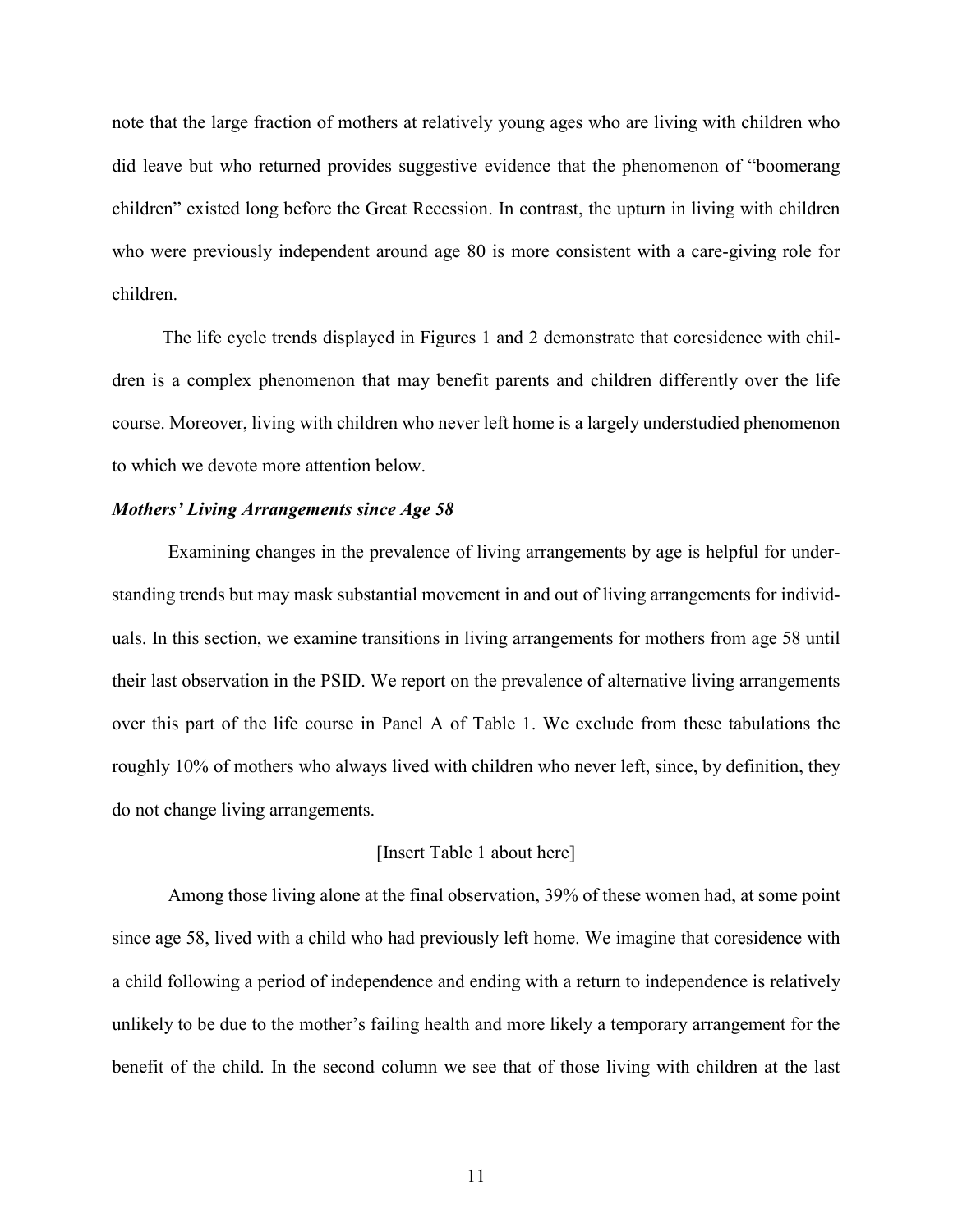observation 80% were previously living alone, but a sizable fraction, 20%, had some previous experience living with others.

Importantly, among those in a nursing home in the final period, 49% lived with a child at some point. In these instances it may well be that the coresident arrangement benefited the mother and suggests a potential progression of care from informal family-based care to formal care. Yet it is worth noting that a previous period of coresidence is not universal.

In Panel B of Table 1 we examine the importance of various living arrangements in terms of the time spent in that state. For those living alone at the end of the sample period, 84% of their lives since age 58 were spent in that state, 9% with children following their children leaving home, 4% with children who had never left home, and 3% with others. Those living with children have spent nearly 40% of their time living alone and much of the remainder with children. Interestingly, those who end up in a nursing home spent relatively little time there, just 11% of the observation period, with far more time being spent alone.

#### *Mothers' and Children's Characteristics by Living Arrangements*

To learn more about what factors are correlated with living arrangements, we examine the characteristics of our sample at the last living arrangement in which mothers are observed. We begin by presenting the mean characteristics of our sample of mothers and their families in Table 2.

#### [Insert Table 2 about here]

Overall, we find that elderly mothers who are living alone when we last observe them appear to be better off than other mothers in virtually every dimension; they are more likely to be currently married, they are more educated, have higher household incomes, have children who have higher incomes, and are in better health. Differences between the groups by mothers' current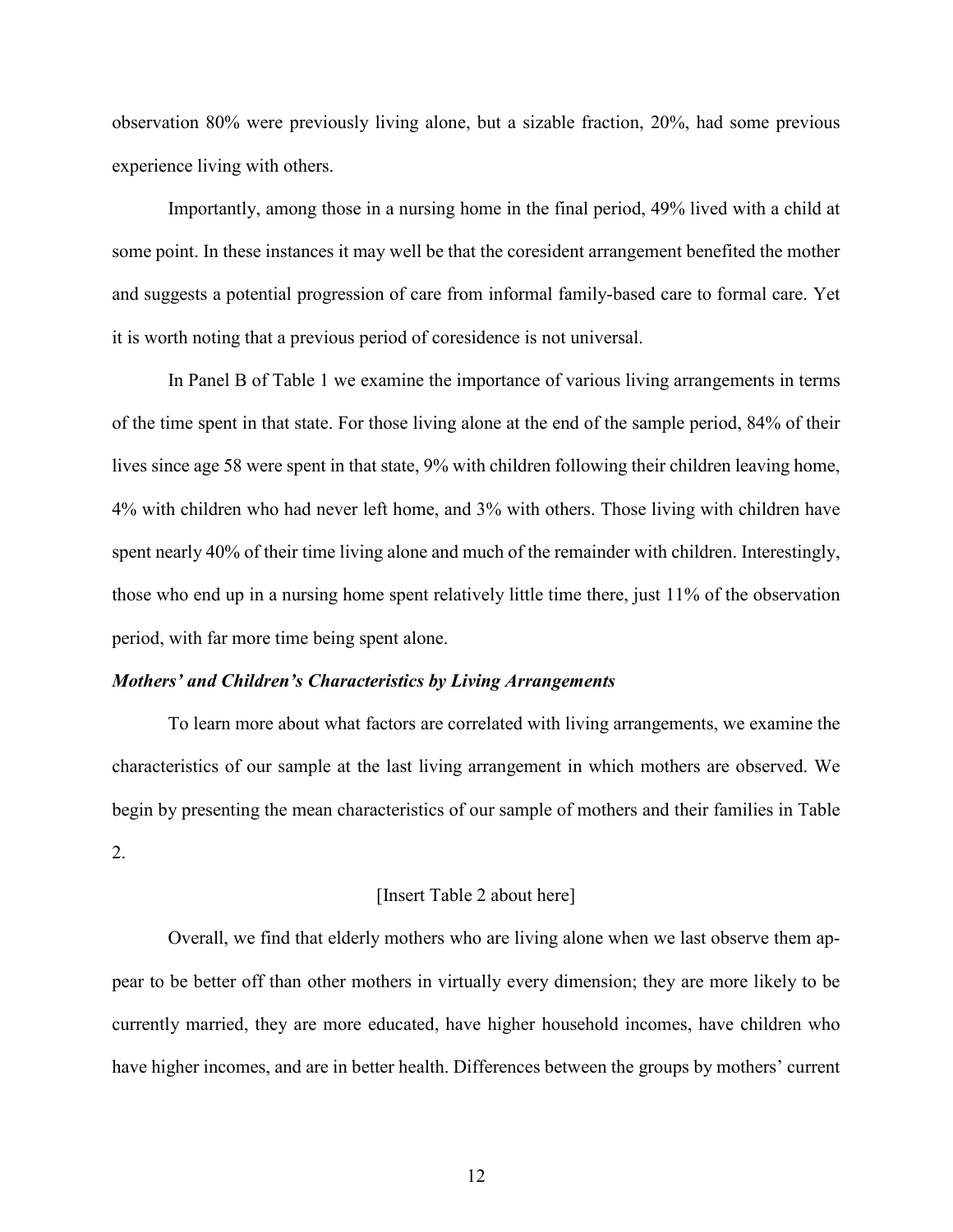marital status are large. Mothers who live alone and those who live with children who have never left home are much more likely to be married than mothers who live with children who have left home or who live with others. All of the mothers in our small sample of nursing home residents are unmarried. Past work has repeatedly shown that living arrangements are strongly correlated with measures of income (McGarry and Schoeni 2000). Here we find that the mean Own Income of those living alone (or with a spouse) is \$50,000 per year, at least 50% greater than those living in any of the other types of arrangement, and nearly three times as large as those living with others. This same pattern of average incomes across living arrangements by and large holds if we use Total Household Income. Finally, the Per Capita Household Income of those living with children is nearly one-third smaller than that of those living alone. Because Own Income includes the income of the mother and her spouse, if present, differences in marital status may explain some of the differences in income between those living alone and those living with others or with children. We consider this in more depth in our multivariate analysis.

It is reasonable to presume that income and living arrangements are jointly determined. As noted above, we do not attempt to sort out the causal links between the two. But, as another perspective on the relationship between economic resources and living arrangements, we present measures of income earlier in the mother's life (age 58) with her living arrangements later in life. Using either Own Income or Total Household Income at age 58 lead to the same conclusions: individuals who are living alone at the oldest age for which we have data have significantly higher income not just at that point, but at age 58 as well, on average 16 years prior to our measure of living arrangements. The average Total Household Income at 58 for those eventually living alone is \$85,500 compared to \$59,000 for those with children and \$35,000 for those living with others.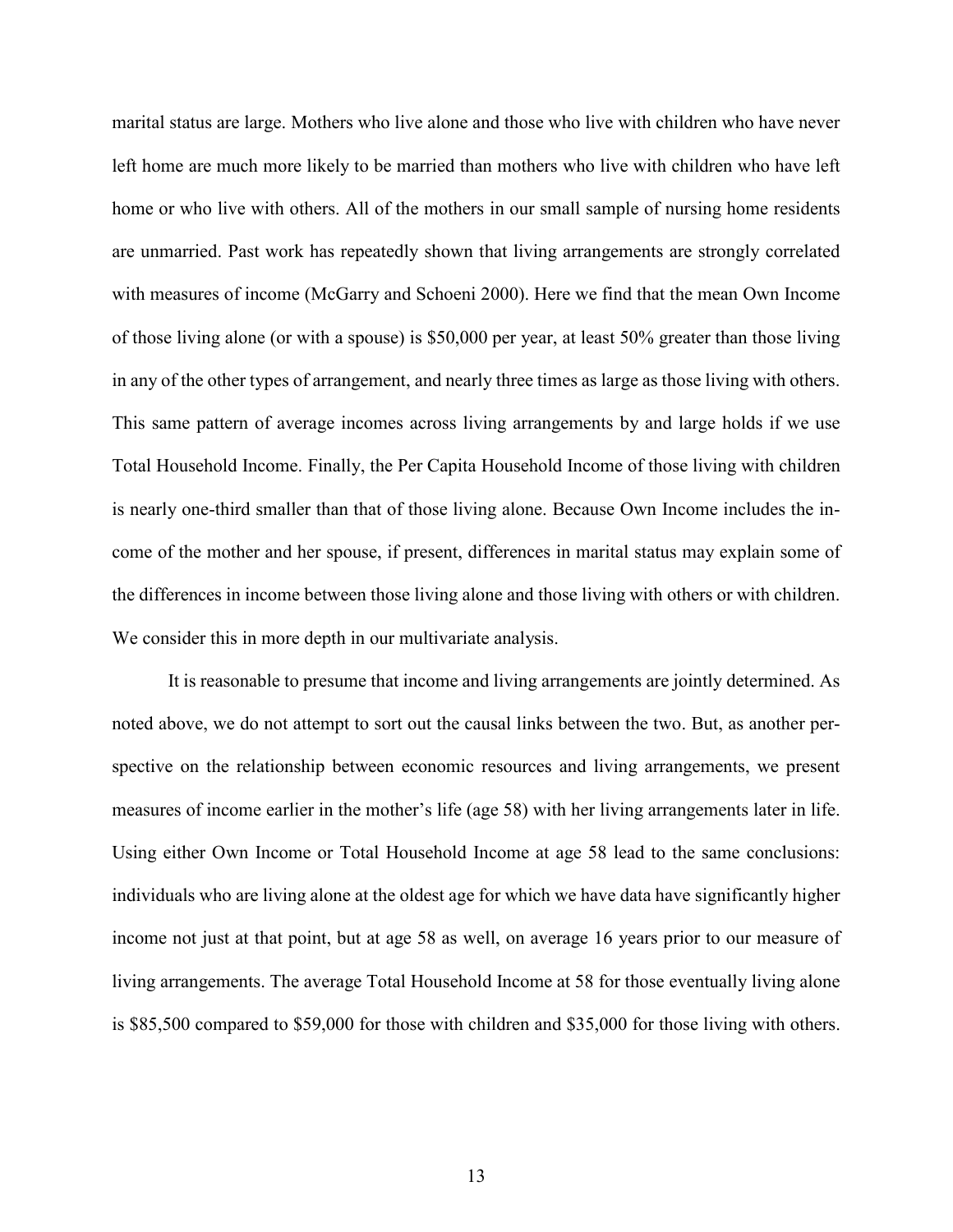This finding that the incomes of parents during their working years are correlated with living independently later in life is consistent with the other evidence (see for example, Smith (2007)) of a strong health/income gradient to the extent that being healthier and remaining independent at older ages and, themselves, positively related. Finally, our finding that those who eventually live in a nursing home have the lowest Own or Household Incomes at age 58 is also consistent with higher levels of economic attainment early in life and better health outcomes later in life.

The average income of children is significantly higher for those mothers who live alone than for those who live with children or with others. Their children have average household income of nearly \$106,000 compared to \$50,000 – \$60,000 for those living with children or others. The second highest average income is for the children of those mothers living in a nursing home. Coresidence is thus associated with lower income families overall.

Differences in mothers' living arrangements by their years of schooling follow the same pattern with those eventually living alone having the most schooling and those living with others or with children who never left, the lowest. Finally, there are large racial differences across the groups. Just 5% of those living alone and just 7% of those in a nursing home are black while over 20% of those with children or with others are black. Perhaps unsurprisingly, women living alone (or with their spouse) have the fewest number of children, consistent with both their higher apparent socioeconomic status and the lower potential of a coresident arrangement. Those living in a nursing home have the next fewest children, providing at least some suggestive evidence that children may "protect" one against institutionalization.

As to be expected for a sample of women whose average age is 76, many of them are in poor health in each category. However, there is a dramatic difference across groups: just 37% of those living alone are in poor health compared to approximately 50% of those living with children,

14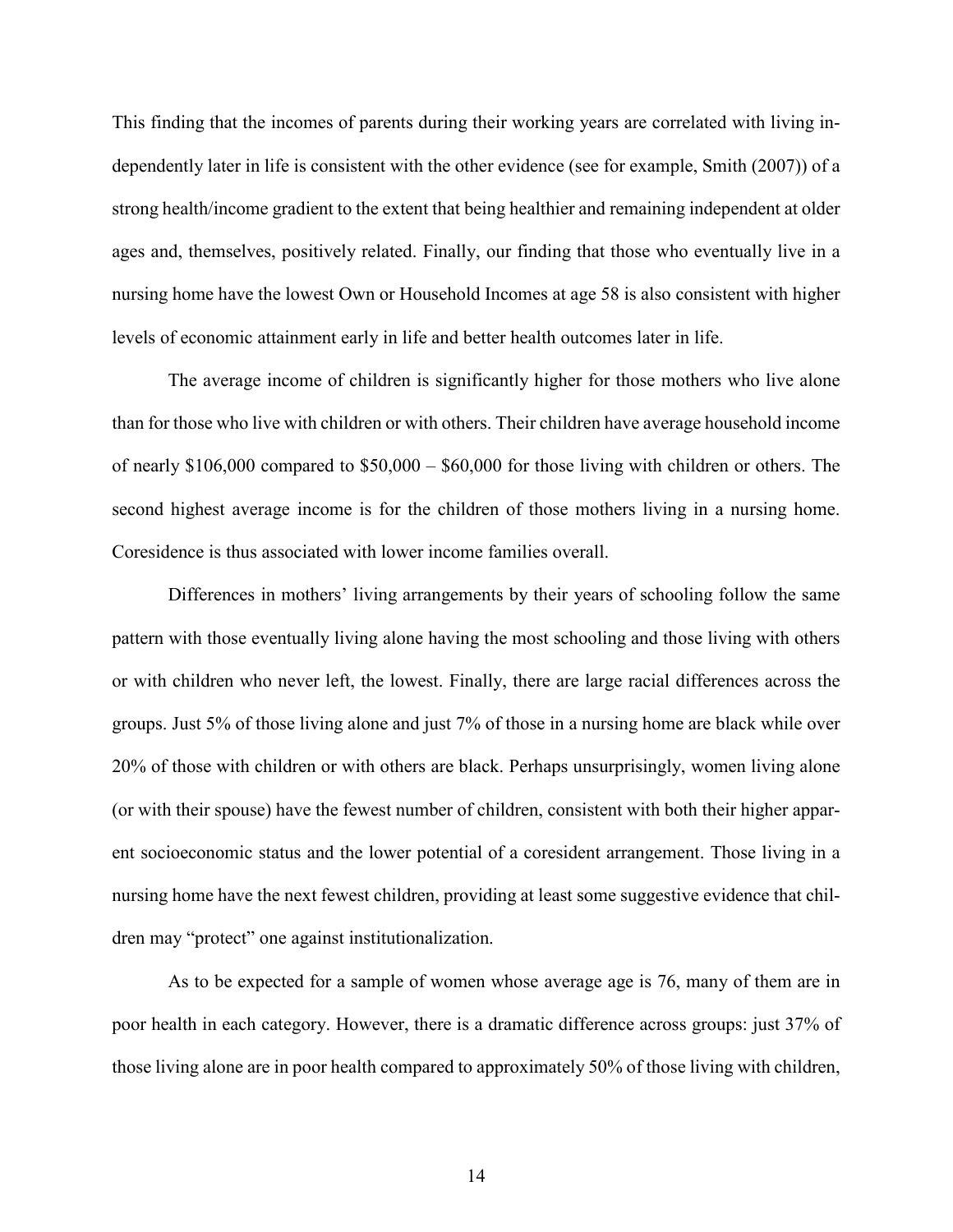64% of those living with others and 72% of those in a nursing home.

#### *Living Arrangements and Poverty*

Previous studies of elderly parents have often focused on the relationship between living arrangements and poverty (Schwartz et al. 1984). In Table 3, we characterize the incidence of poverty by living arrangement in two ways. In column 2, we compare Own Income of the mother (and spouse) with the poverty line for a single person (or couple) household to define the incidence of poverty. In effect, this measure attempts to get at how the mother (and spouse, if present) would fare if she (or she and her spouse) relied solely on their own resources. Of course, for those living with children and/or others, there are potentially more resources in the household; at the same time, there are more people to feed, clothe and shelter. In column 3, we base the incidence of poverty on a comparison of the Total Household Income of the household in which the mother resides with the total number of people that reside with her. This latter strategy is based on the equivalence scales implicit in the calculation of the poverty line.

#### [Insert Table 3 about here]

Based solely on Own Income and the needs of mothers and spouses in column 2, we again see that those living alone are faring the best financially with 10.6% of the sample having income below the poverty line. The next best off group is those living with children who were previously independent, with a poverty rate of 18%, similar to the 19% for those living with children who never left. Approximately one third of those living with others or in a nursing home are poor based on own income and needs. Similar patterns exist for the probability of having income below two or three times the poverty line.

In column 3 of Table 3, we examine how taking account of the incomes provided by and needs of children and others that reside in mothers' households affect the incidence of poverty.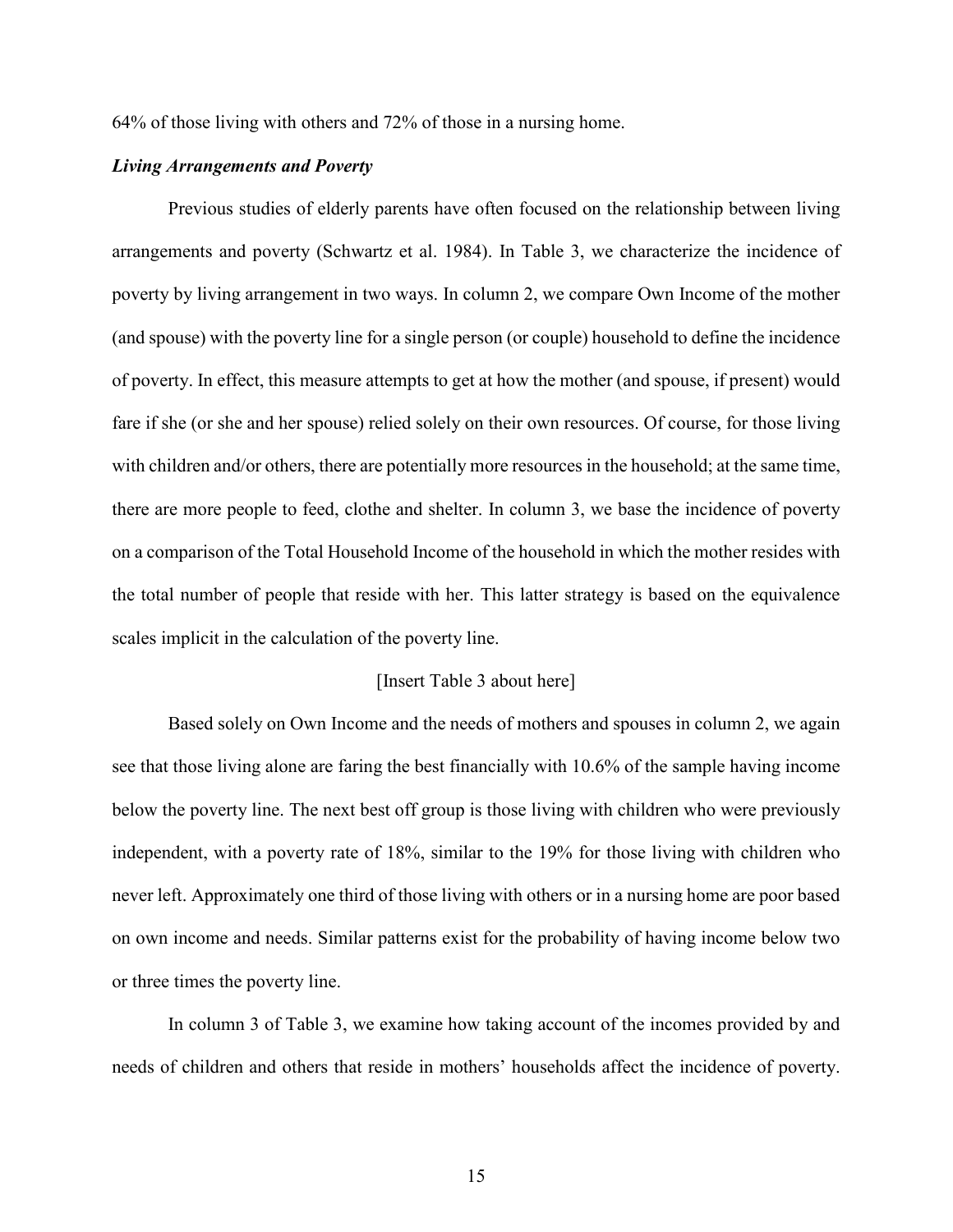We find that coresidence improves the condition of our elderly mothers substantially. The poverty rate for those living with a child falls from 18% to 10%, a decline of 44%. For those living with children who never left, the decline is from 19% to 13% and for those with others, the decline is similar in percentage terms but the probability remains high at 25%. As we mentioned earlier, many of those living with others are grandparents living with their grandchildren so the additional income from such individuals is likely to be low. We cannot, however assert that those mothers in coresident arrangements experiencing income above the poverty line would have been impoverished had they not had the opportunity to coreside. They may have left work to help their daughter care for their grandchild, foregoing income from earnings and/or pension benefits or they may have transferred assets (and asset income) to a child in exchange for coresidence.

#### *Multivariate Analyses of Living Arrangements*

To investigate how differences in living arrangements vary by the demographic characteristics and socio-economic status of mothers and her children in more detail, we present results from multivariate analyses of the determinants of older mothers' living arrangements. In order to understand how the correlates of living arrangements change over the life course, Table 4 shows the mean marginal effects from the multinomial logit model for mothers under 70 and for mothers age 70 and over, respectively. In the discussion that follows, we pay particular attention to indicators of the "directions of dependence" between mothers and their adult children and how they vary by mother's age. In Supplemental Table 1, we stratify our sample by the current marital status of mothers and report mean marginal effects from the multinomial logit model for married and unmarried mothers.

#### [Insert Table 4 about here]

Measures of dependence or needs of the mother include income, marital status, and health.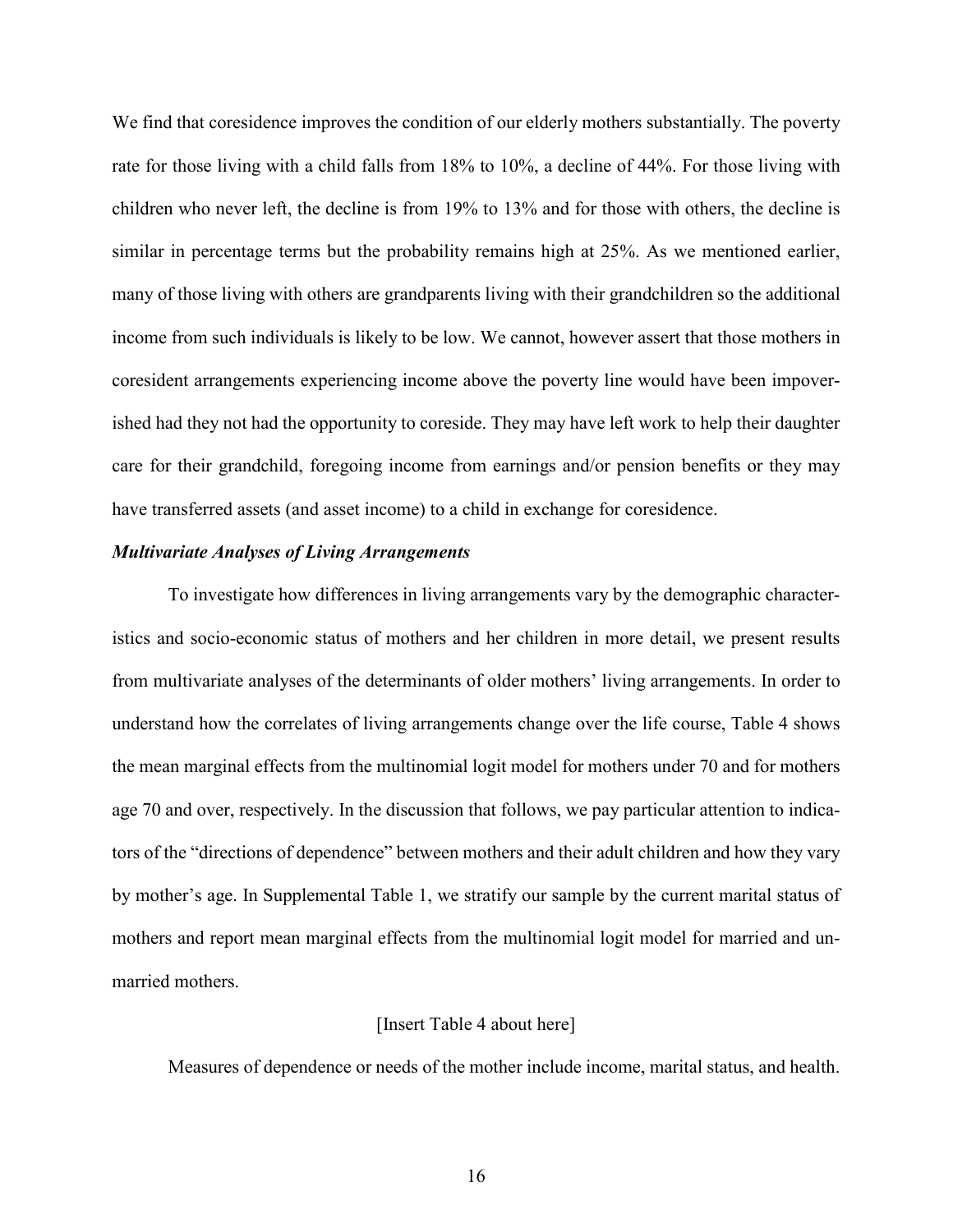We find that prior to age 70, an increase in parental income is associated with an increase in the probability of living with children who have left the parental home and a decrease in the probability of living alone. Being unmarried or in poor health is not correlated with living arrangements. In contrast, measures of neediness of children suggest that more needy children are more likely to coreside. In particular, increases in the average income of a mother's children increases the probability of her living alone and decreases the probability of all other living arrangements. Similarly, having an unemployed child decreases the probability of the mother living alone and increases the probability of living with a child who has previously left home. Consistent with Wolf and Soldo (1988), mothers with daughters and older children are also more likely to live alone. To summarize, prior to age 70, we find little evidence that coresidence between parents and children is correlated with needs of the mother, rather it is more highly correlated with measures of the needs of children.

For mothers over age 70, the correlates of parental need and potential dependence on their children change substantially. In particular, several measures of maternal needs are correlated with a decrease in the probability of independent living. Being unmarried is correlated with an increase in the probability of living with children who have previously left home and with a decrease in the probability of independent living. Increases in parental income are also associated with a decrease in the probability of living in a nursing home or with others but are not correlated with living with children or independently. Mothers in poor health are more likely to live in nursing homes and less likely to live independently. In later life, the correlates of child neediness also change. Mean income of children remains positively correlated with living independently and negatively correlated with living with children, but unemployment of children is no longer statistically significantly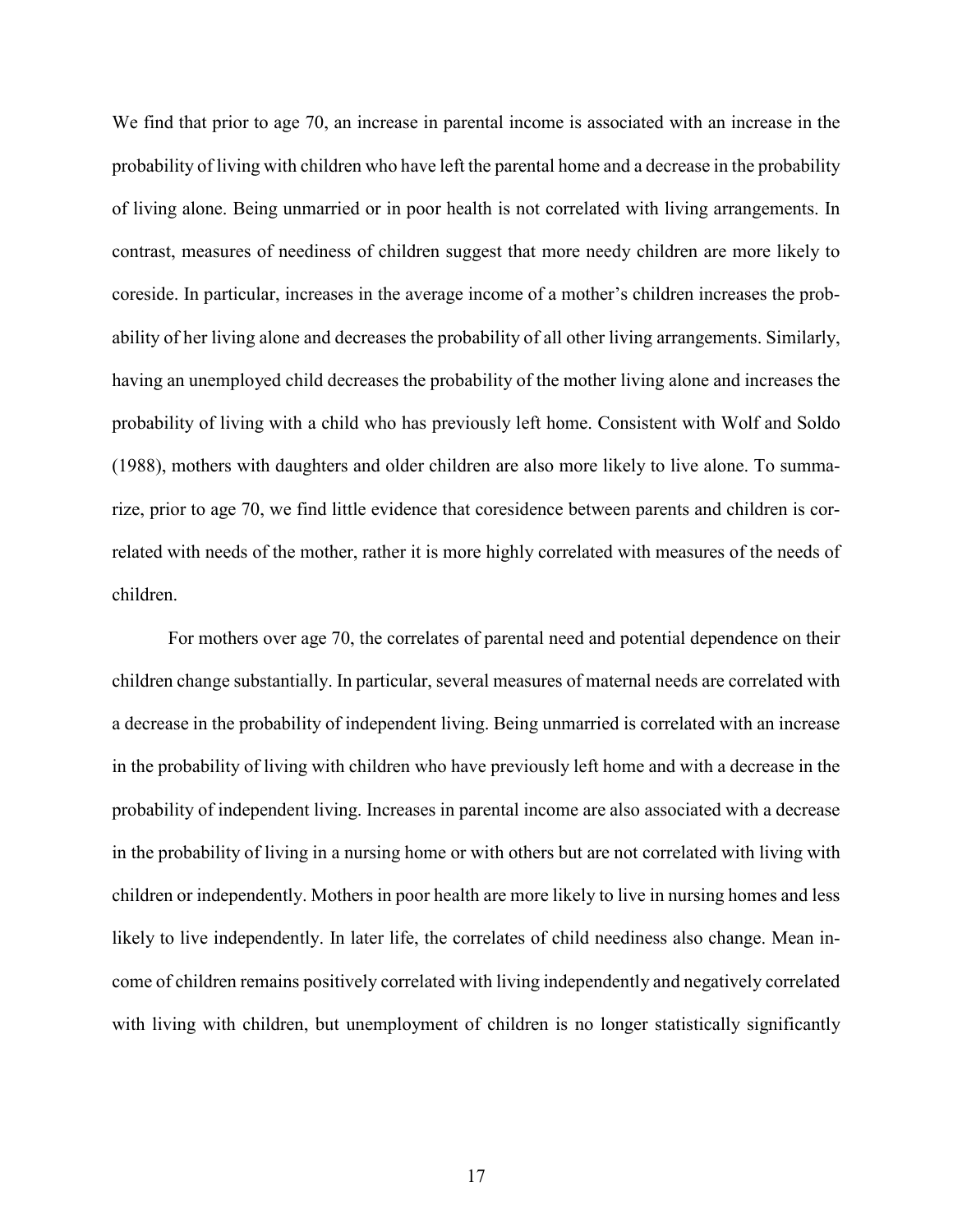correlated with living arrangements of mothers. However, having a child with a disability is correlated with increases in coresidence with children of all types suggesting that in more serious cases of child dependence, coresidence with mothers may be important.

Three interesting patterns emerge from the results. The first is that patterns of parental and child income, parental marital status, parental health and children's unemployment suggest that the direction of dependence may change as parents age. For mothers under age 70, higher income is negatively related to living alone and positively related to living with children and unemployed children are more likely to live with parents. However, for mothers 70 and over, those who are unmarried are less likely to live independently as are mothers in poor health. Unemployment of children does not correlate living with children at older ages nor does parental income. Taken together, these differences suggests that when mothers are relatively young, children return home if they need help and have parents who are able to support them. Conversely, at older ages coresidence is more strongly correlated with characteristics that indicate that mothers may need help including being unmarried or in poor health.

Breaking from the pattern of dependence by age noted above, there seems to be a group of children who continually rely on parents for support even at older ages. For mothers over 70, living with children is correlated with having a disabled child. The correlations between having a disabled child and living arrangements for mothers over 70 also differ by whether a child has previously left the home. In this age group, having a disabled child increases the probability of living with a child who never left home by 5.4 percentage points on a baseline probability of 7%. That is, having a disabled child increases the probability of living with a child who never left home by nearly 80%. Though the effect is also statistically significant for mothers living with one of their children who has returned to the parental home, it is not as large as for those who have remained coresident for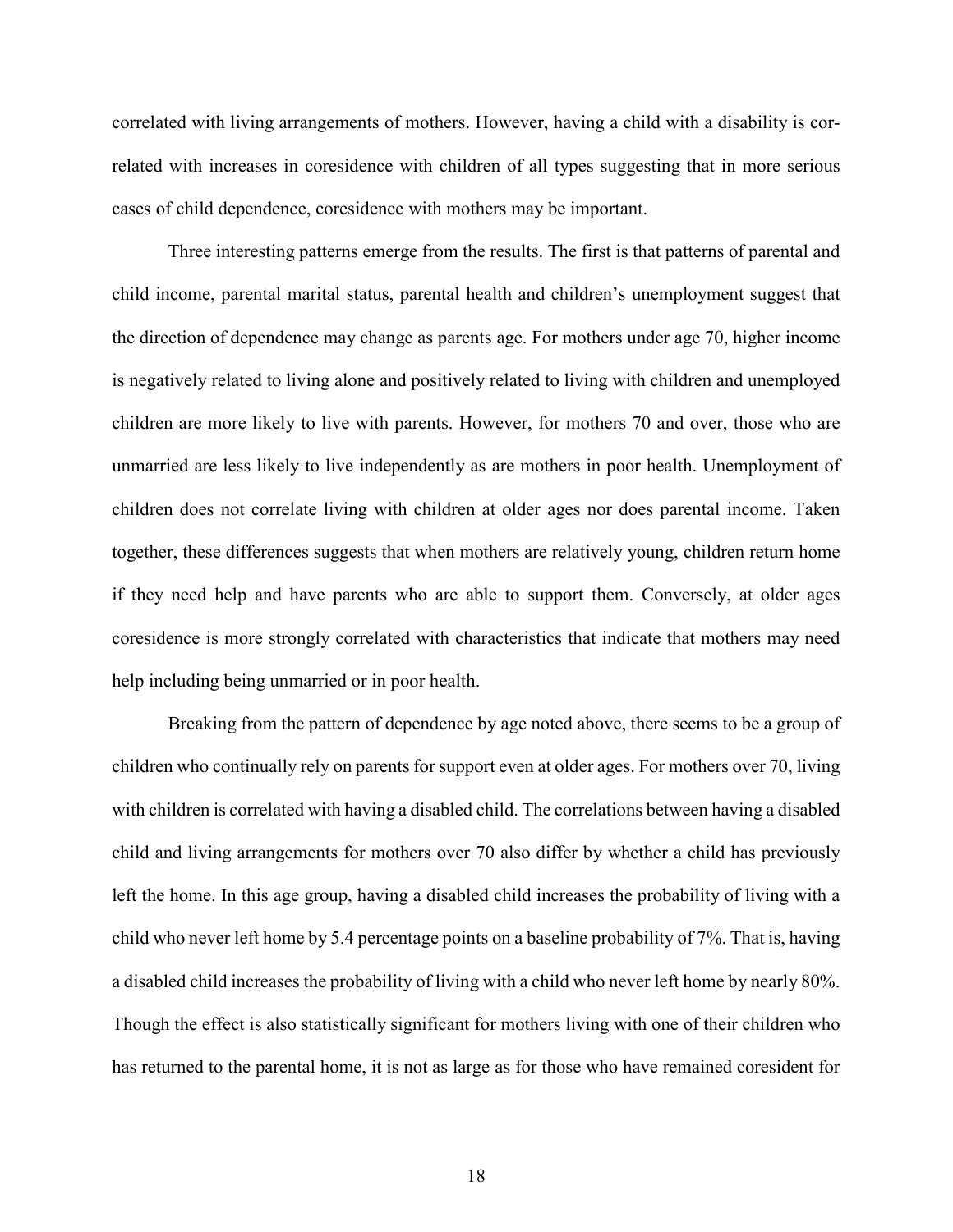their entire lives. For older mothers, having a disabled child increases the probability of living with a child who left home by 7.4 percentage points on a baseline probability of 15%--an increase of about 50%.

Finally, differences between blacks and whites in which blacks are more likely to coreside with children and less likely to live independently are consistent across mother's age and are robust to the inclusion of socio-economic status and marital status.

#### **5. Conclusion**

In this paper we shed new light on the living arrangements of older mothers. There is a large literature examining living arrangements at a point in time as well as the changes in living arrangements across cohorts. What we provide is a more detailed look at the evolution of living arrangements over the life course focusing on coresidence of mothers and their adult children.

We identify three important insights. First, we show that living arrangements are quite dynamic. Over 50% of mothers who are observed living alone in in their last year in the PSID have also lived with children since they were 58 years old. Similarly, 80% of those observed living with children who left home, have lived alone at some point since they were 58 years old. Indeed, women who live with children have only spent 60% of the time since they were 58 years old living with children.

Second, in contrast to the dynamic living arrangements that we highlight above, we show that an important fraction of coresident relationships, even for the oldest in our sample, are cases in which the adult child never left home. Using self-reported income and disability data, our work suggests that in these cases, it is the child who is receiving assistance from the parent rather than visa versa. This finding is in contrast to Choi (2003) who finds that children continuously coresiding with parents in the AHEAD cohort of the HRS were more highly educated than children who

19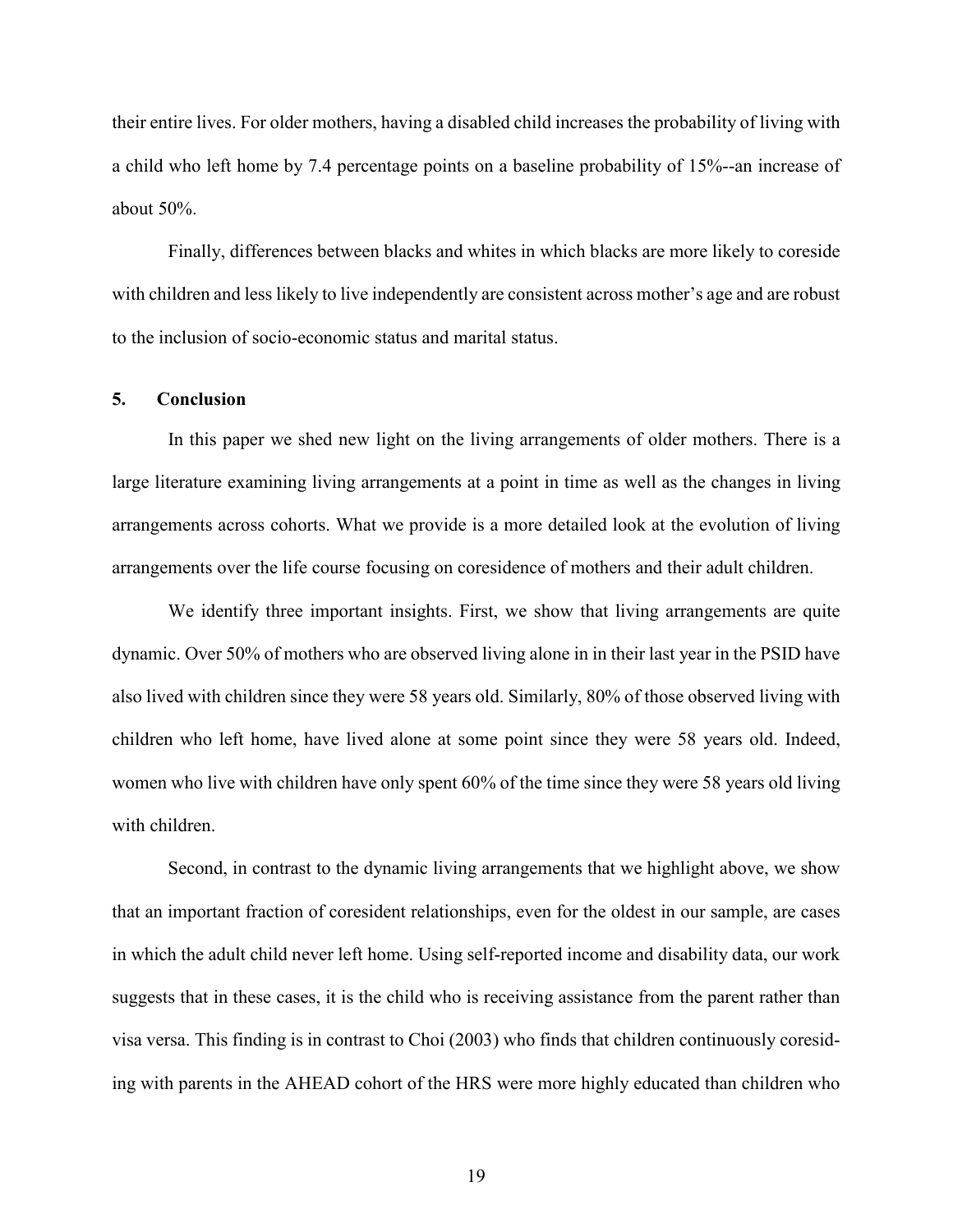moved in with parents to benefit the child and as well off as children who moved in with parents to benefit parents. The differences in our results may partially reflect changes in coresidence patterns over time in which coresidence has become increasingly likely to benefit children (Kahn et al. 2013), but also likely to reflect our inclusion of married women in our sample and the more accurate and self-reported measures of the needs of children including disability and income available in the PSID.

Finally, we find evidence that the direction of dependence seems to change over the life course. At younger ages, coresidence is temporary and likely serving to benefit the adult child, consistent with the concept of the boomerang child much discussed in the popular press. These insights fit into the growing literature that suggests that coresidence between parents and children is more likely to benefit the child through much of the life course. However, we also find evidence that many older mothers are able to avoid poverty by coresiding with children and that unmarried mothers and mothers in poor health are more likely to coreside with children.

Our work has some important limitations. Our sample of mothers in nursing homes is too small to explore in great depth. The dynamics of the living arrangements of mothers who end up in nursing homes is of particular interest because of the high cost associated with nursing home care. While the PSID has many advantages, the long panels that we use are not representative of recent immigrant groups because these groups were only added in more recent waves of the data. Given the large differences that we find between living arrangements for blacks and whites, further explorations of race and ethnic differences in the dynamics of living arrangements may be interesting avenues for further research. Most importantly, we do not attempt to estimate causal relationships and so our work is purely descriptive. Our results suggest that work taking a more structural approach to the evolution of living arrangements over the life cycle is a promising direction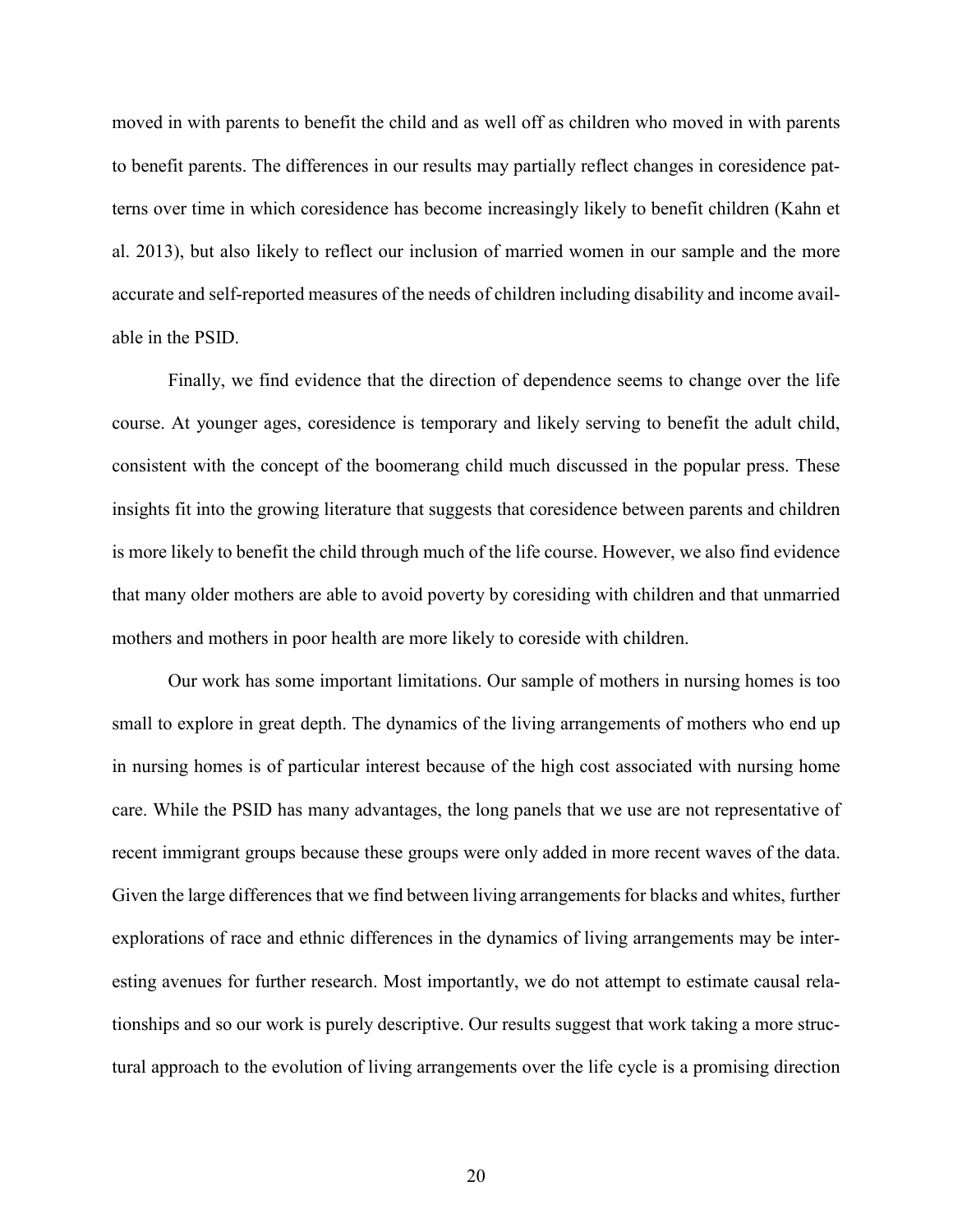of future research. Despite these limitations, our work highlights the importance of considering the dynamics of living arrangements over the life cycle when describing the correlates of living arrangements.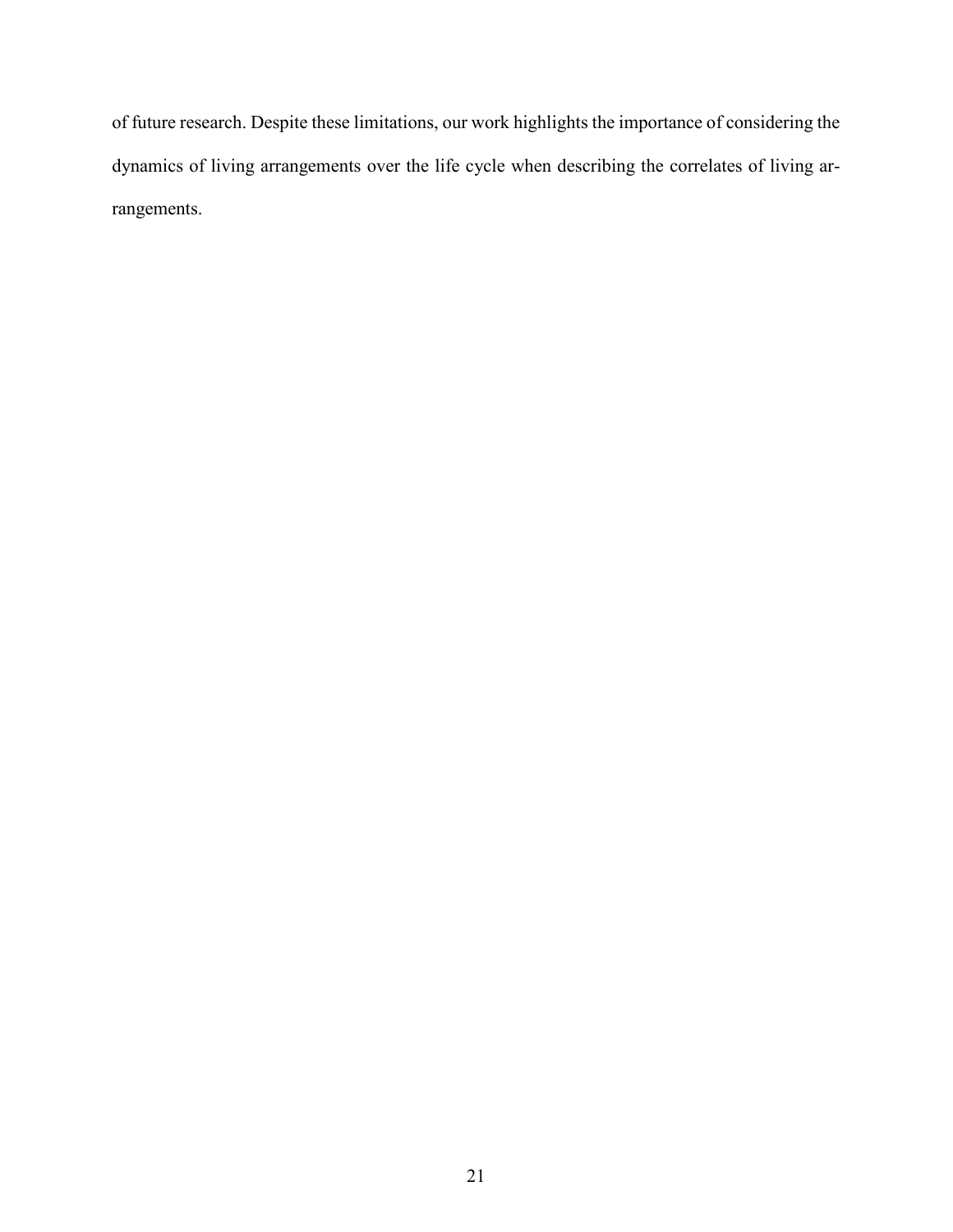#### **References**

- Aassve, Arnstesin, Francesco C. Billari, and Fausta Ongaro 2001. "The Impact of income and employment status on leaving home: Evidence from the Italian ECHP sample." *Labour*, 15(3): 501–529.
- Aquilino, William S. 1990. "The Likelihood of Parent-Child Coresidence: Effects of Family Structure and Parental Characteristics." *Journal of Marriage and the Family* 52(2): 405–419.
- Card, David and Thomas Lemieux. 1997. "Adapting to Circumstances: The Evolution of Work, School, and Living Arrangements Among North American Youth," NBER Working Paper No. W6142, August.
- Choi, Namkee G., 2003. "Coresidence between Unmarried Aging Parents and Their Adult Children." *Research on Aging*, 25(4): 384-404.
- Costa, Dora, 1999. "A House of her Own: Old Age Assistance and the Living Arrangements of Older Nonmarried Women," *Journal of Public Economics*, 72(1): 39-59.
- Crimmins, Eileen M. and Dominique G. Ingegneri. 1990. "Interaction and Living Arrangements of Older Parents and Their Children." *Research on Aging* 12(1): 3–35.
- Ellwood, David and Thomas Kane, 1990. "The American Way of Aging: An Event History Analysis," in *Issues in the Economics of Aging*, Wise, David A., ed., Chicago: The University of Chicago Press.
- Ermisch, John. 1999. "Prices, Parents, and Young People's Household Formation," *Journal of Urban Economics*, 45(1): 47-71.
- Furstenberg, Frank. F., Jr., Kennedy, S., McLoyd, V. C., Rumbaut, R. G., & Settersten, R. A., Jr. 2004. Growing up is harder to do. *Contexts*, 3(3): 33–41.
- Kahn, Joan R., Frances Goldscheider, and Javier Garcia-Manglano, 2013. "Growing Parental Economic Power in Parent-Adult Child Households: Coresidence and Financial Dependency in the United States, 1960-2010." *Demography* 50(4): 1449-1475.
- Kaplan, Greg, 2012. Moving back home: Insurance against labor market risk. *Journal of Political Economy*, 120(3): 446–512.
- Manacorda, Marco and Enrico Moretti. 2006. "Why do Most Italian Youths Live with Their Parents? Intergenerational Transfers and Household Structure," *Journal of the European Economic Association*, 4(4): 800-829.
- Matsudaira, Jordan. 2010. "Economic Conditions and the Living Arrangements of Young Adults," unpublished manuscript, Cornell University.

McGarry, Kathleen and Robert F. Schoeni, 2000. "Social Security, Economic Growth, and the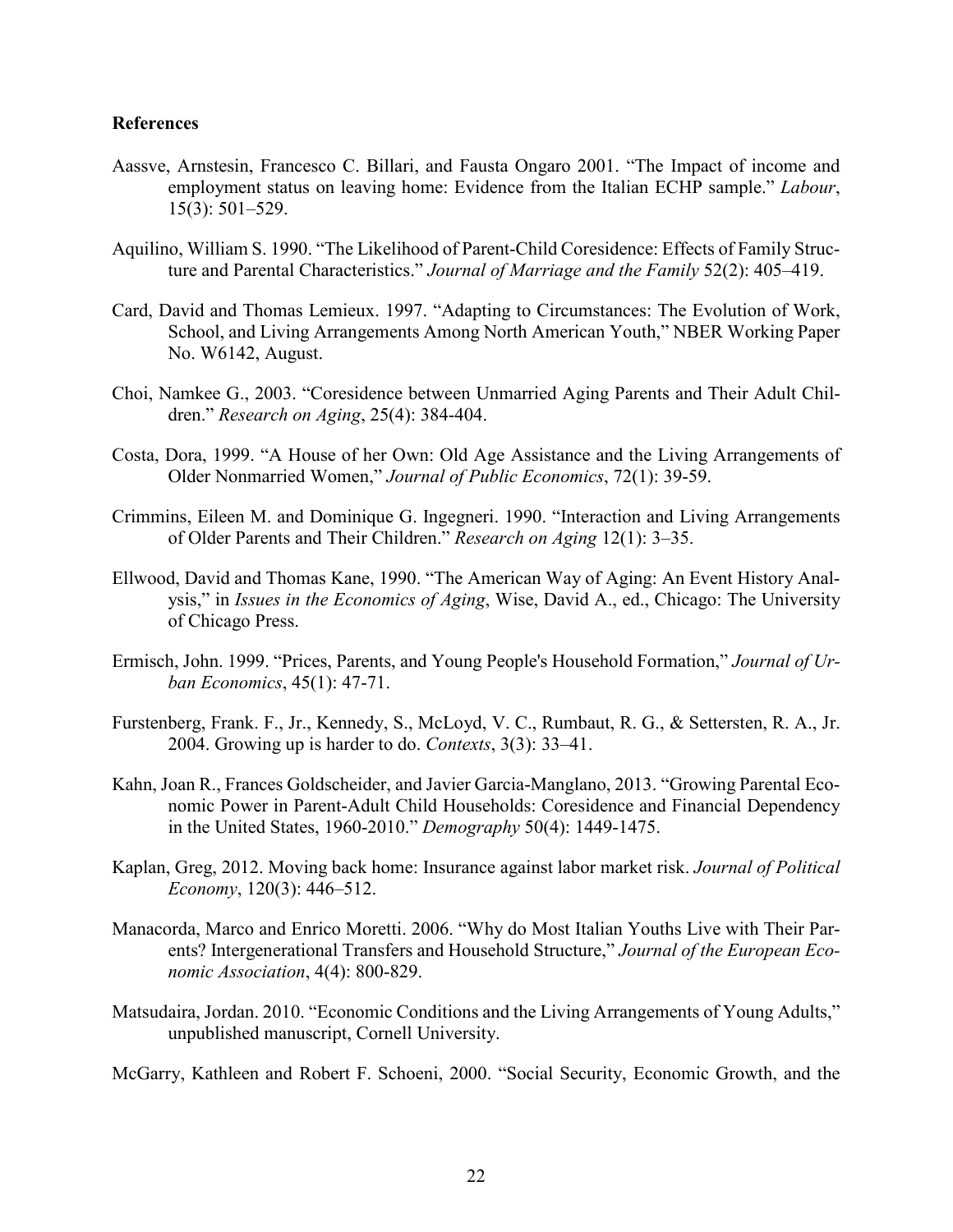Rise if Independence of Elderly Widows Unmarried Women in the 20<sup>th</sup> Century," *Demography*, 37(2): 221-236.

- McGonagle, Katherine A., Robert F. Schoeni, Narayan Sastry, & Vicki A. Freedman. 2012. "The Panel Study of Income Dynamics: overview, recent innovations, and potential for life course research." *Longitudinal and life course studies*, *3*(2): 268-284.
- Mutchler, Jan E., and Jeffrey A. Burr, 1991. "A Longitudinal Analysis of Household and Nonhousehold Living Arrangements in Later Life," *Demography*, 28(3): 375-390.
- Pew Research Center, 2010. The return of the multi-generational family household. Washington, DC: Pew Research Center. Retrieved from [http://pewsocialtrends.org/files/2010/10/752](http://pewsocialtrends.org/files/2010/10/752-multi-generationalfamilies.pdf) [multi-generationalfamilies.pdf.](http://pewsocialtrends.org/files/2010/10/752-multi-generationalfamilies.pdf)
- Ruggles, Steven, 2007. "The Decline of Intergenerational Co-residence in the United States, 1850 to 2000." *American Sociological Review,* 72(6): 964-989.
- Schwartz, Saul, Sheldon Danziger and Eugene Smolensky, 1984. "The Choice of Living Arrangements among the Aged," in *Retirement and Economic Behavior*, Henry Aaron and Gary Burtless, eds., Washington: Brookings Institution Press, 229-253.
- Smith, James, 2007. "The Impact of Socioeconomic Status on Health over the Life-Course," *Journal of Human Resources*, 42(4): 739-764.
- Soldo, Beth J., Douglas A. Wolf, and Emily M. Agree, 1990. "Family, Households, and Care Arrangements of Frail Older Women: A Structural Analysis." *Journal of Gerontology*, 45(6): S238-S249.
- Soldo, Beth J., Douglas A. Wolf, and John C. Henretta, 1999. "lntergenerational Transfers: Blood, Marriage, and Gender Effects on Household Decisions," in *Wealth, Work, and Health: Innovations in Measurement in the Social Sciences*, Smith, James P. and Robert J. Willis, eds., Ann Arbor, MI: University of Michigan Press.
- Speare, Alden and Roger Avery, 1993. "Who Helps Whom in Older Parent-Child Families?" *Journal of Gerontology* 48:S64–73.
- U.S. Census Bureau. 2014. CPS Annual Social and Economic Supplement Table HH-1. Households by Type: 1940-Present. Retrieved from [http://www.census.gov/hhes/fami](http://www.census.gov/hhes/families/data/households.html)[lies/data/households.html](http://www.census.gov/hhes/families/data/households.html)
- Wang, Ying and Dave E. Marcotte, 2007. "Golden Years? The Labor Market Effects of Caring for Grandchildren." *Journal of Marriage and Family* 69(5): 1283-1296.
- Wiemers, Emily E., 2014a. "The Celtic Tiger and Home Leaving among Irish Young Adults." *Review of Economics of the Household*, doi:10.1007/s11150-014-9265-6
- Wiemers, Emily E., 2014b. The Effect of Unemployment on Household Composition and Doubling Up. *Demography*, 51(6): 2155-2178.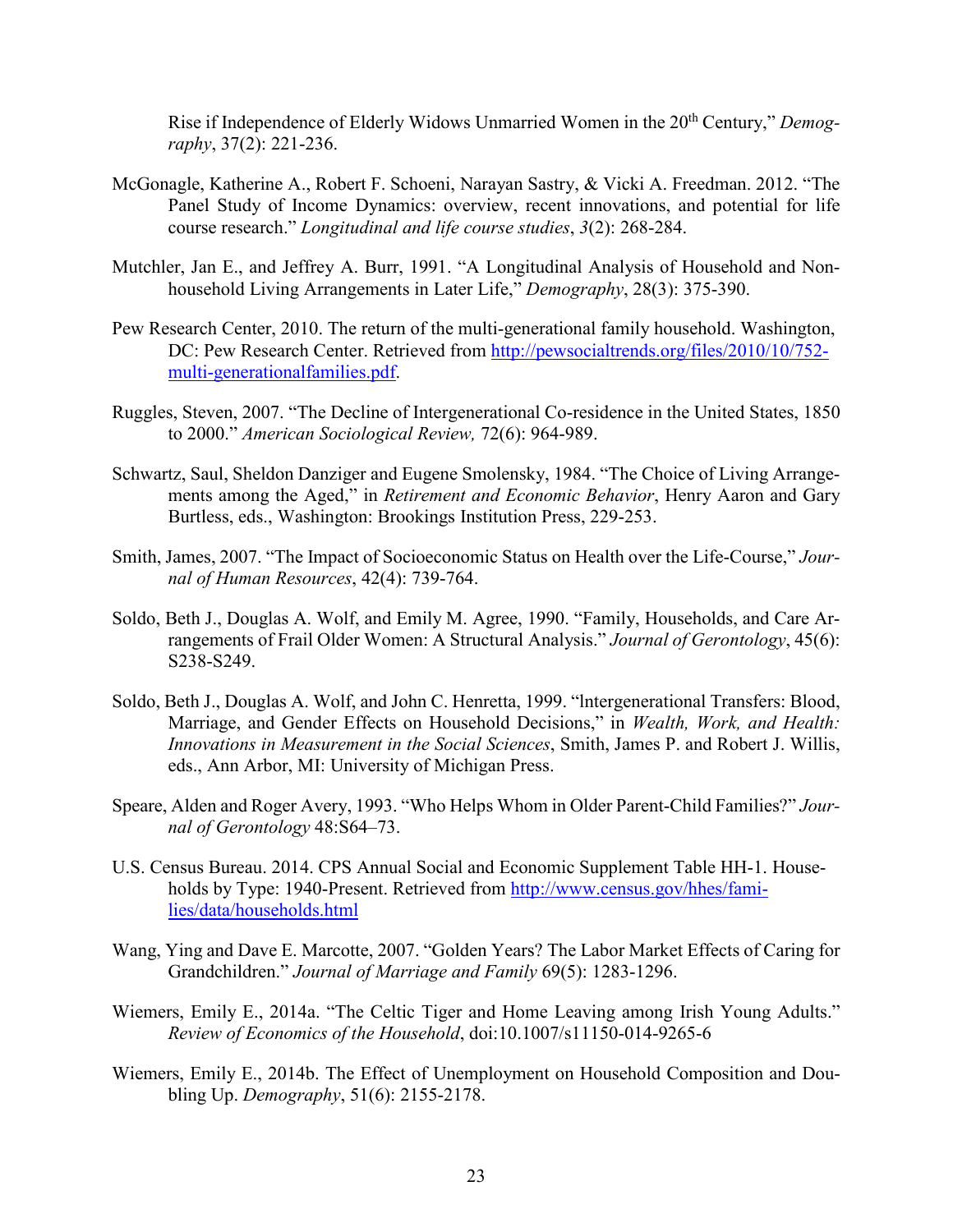Wolf, Douglas A. and Beth J. Soldo, 1988. "Household Composition Choices of Older Unmarried Women." *Demography*, 25(3): 387-403.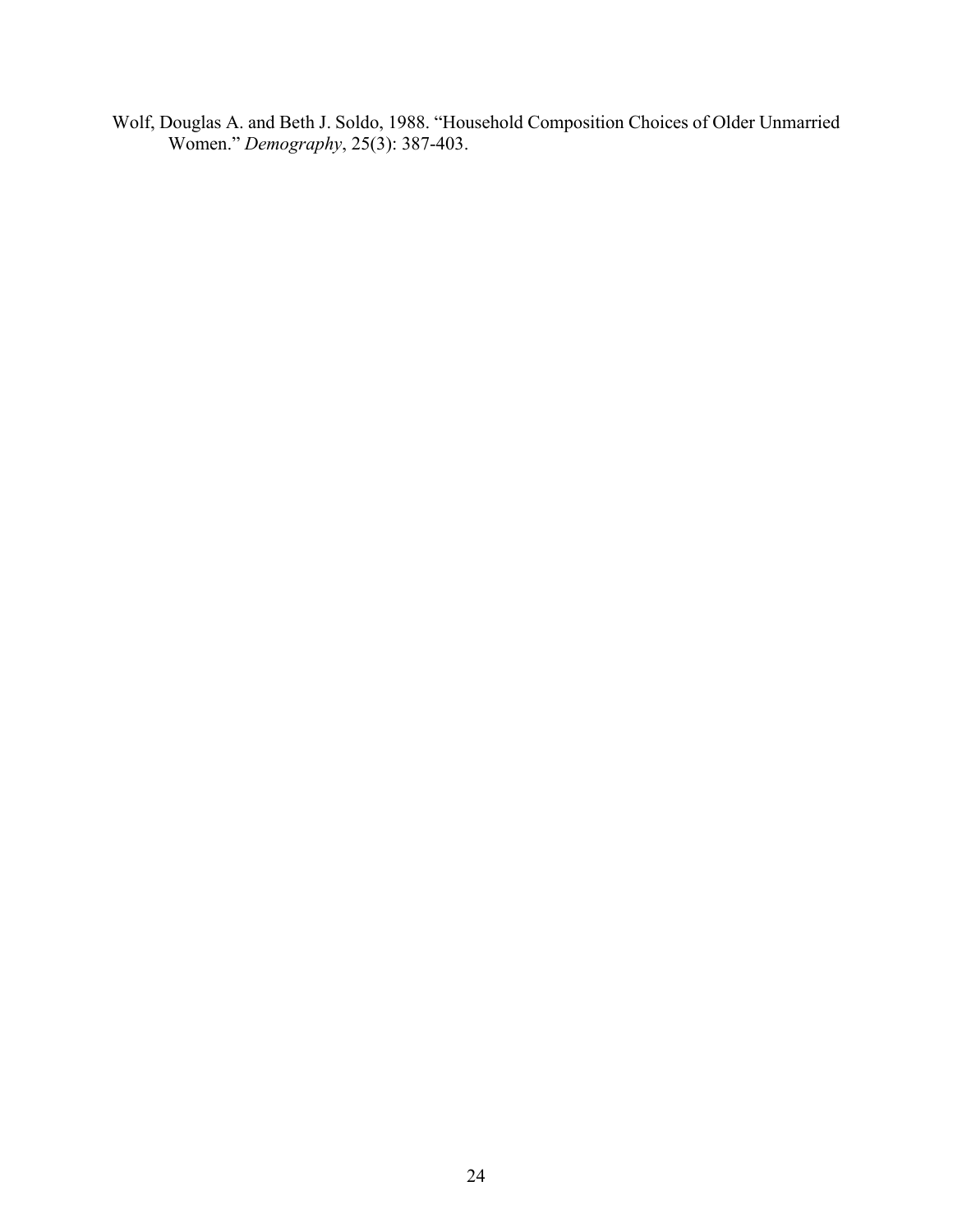|                                                                | <b>Status at Final Observation</b> |                |        |        |  |  |  |
|----------------------------------------------------------------|------------------------------------|----------------|--------|--------|--|--|--|
|                                                                |                                    | <b>Nursing</b> |        |        |  |  |  |
|                                                                | Alone                              | Left Home      | Others | Home   |  |  |  |
| <i>Panel A:</i> Fraction who were ever previously observed as: |                                    |                |        |        |  |  |  |
| Alone                                                          | 100.00                             | 79.60          | 70.87  | 86.31  |  |  |  |
| Child Left Home                                                | 39.47                              | 100.00         | 48.37  | 49.22  |  |  |  |
| Child Never Left                                               | 14.09                              | 18.36          | 15.73  | 25.80  |  |  |  |
| Others                                                         | 12.07                              | 19.49          | 100.00 | 17.72  |  |  |  |
| Nursing Home                                                   | 1.20                               | 0.89           | 0.00   | 100.00 |  |  |  |
| <i>Panel B</i> : Fraction of time previously observed as:      |                                    |                |        |        |  |  |  |
| Alone                                                          | 83.94                              | 37.69          | 35.77  | 63.16  |  |  |  |
| Child Left Home                                                | 8.91                               | 52.31          | 12.38  | 9.59   |  |  |  |
| Child Never Left                                               | 4.18                               | 5.61           | 2.83   | 12.04  |  |  |  |
| Others                                                         | 2.87                               | 4.33           | 49.02  | 4.05   |  |  |  |
| Nursing Home                                                   | 0.08                               | 0.03           | 0.00   | 11.14  |  |  |  |

# **Table 1: Propensity for and fraction of time in other living arrangements by final status**

Notes: Weighted by individual weights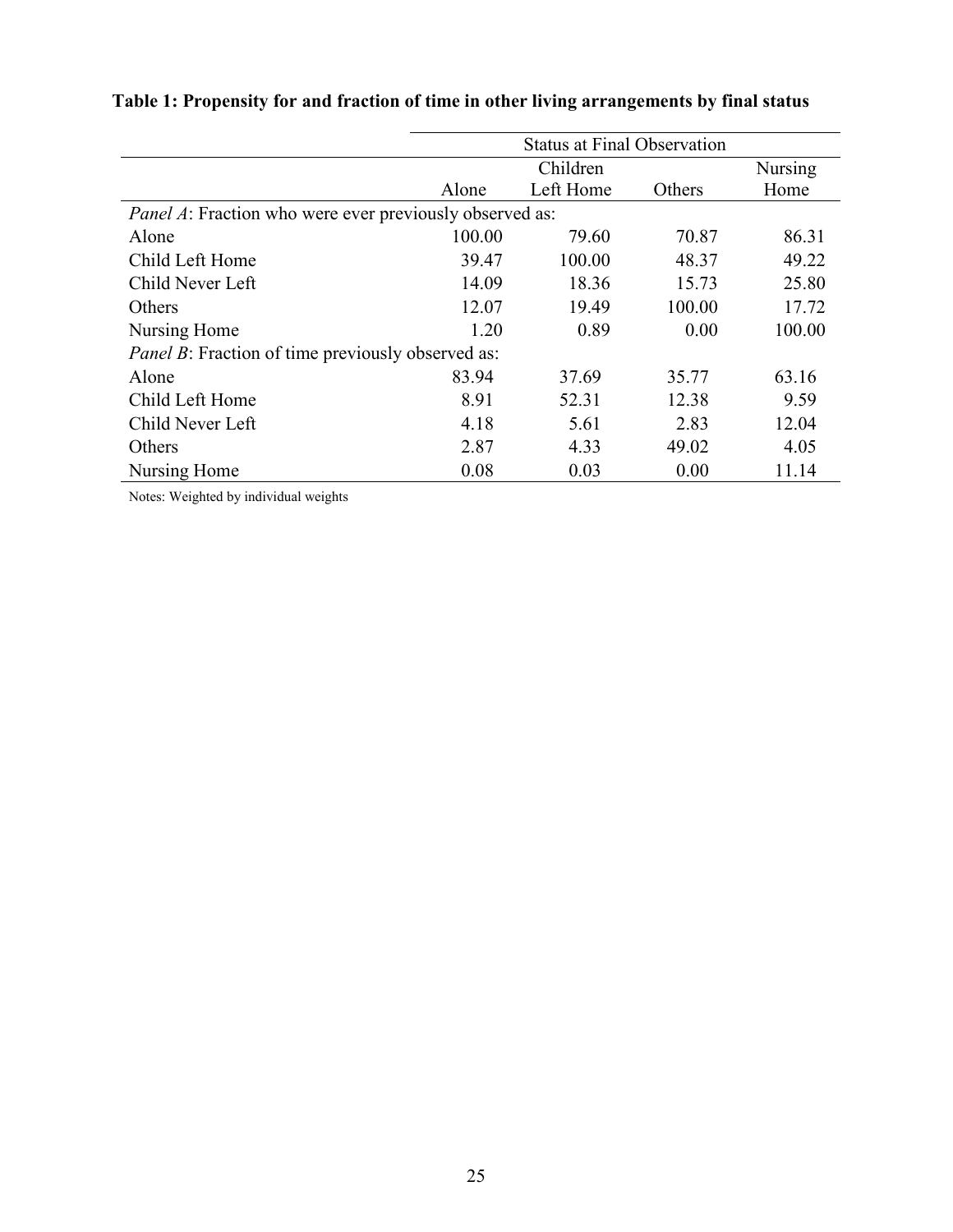|                                                |         | Child Left | Child                            |            | Nursing           |
|------------------------------------------------|---------|------------|----------------------------------|------------|-------------------|
| Means                                          | Alone   | Home       | Never Left                       | Others     | Home              |
| Proportion                                     | 66.59   | 15.78      | 6.85                             | 4.51       | 6.27              |
| Mother's Age                                   | 74.59   | 74.21      | 74.11                            | 73.42      | 83.28***          |
|                                                | (0.29)  | (0.62)     | (0.91)                           | (1.02)     | (0.93)            |
| Unmarried                                      | 0.46    | $0.73***$  | 0.49                             | $0.68***$  | $1.00***$         |
|                                                | (0.02)  | (0.04)     | (0.07)                           | (0.08)     | $\left( .\right)$ |
| <b>Black</b>                                   | 0.05    | $0.24***$  | $0.19***$                        | $0.23***$  | 0.07              |
|                                                | (0.008) | (0.03)     | (0.04)                           | (0.06)     | (0.03)            |
| Mother's Education (Years)                     | 12.24   | $11.53***$ | $10.95***$                       | $10.95***$ | 11.32**           |
|                                                | (0.12)  | (0.23)     | (0.38)                           | (0.45)     | (0.43)            |
| Own Income <sup>a</sup> (1000\$)               | 50.15   | $35.23*$   | 31.75***                         | $17.75***$ | 21.11***          |
|                                                | (3.11)  | (7.69)     | (3.19)                           | (2.40)     | (2.83)            |
| Total Household Income <sup>a</sup> (1000\$)   | 50.15   | $69.38**$  | 56.88                            | 26.38***   | $21.11***$        |
|                                                | (3.11)  | (8.95)     | (4.45)                           | (3.33)     | (2.83)            |
| Per Capita Hshld. Income <sup>a</sup> (1000\$) | 32.56   | 22.07***   | 18.86***                         | $10.57***$ | $21.11***$        |
|                                                | (1.97)  | (2.07)     | (1.75)                           | (1.43)     | (2.83)            |
| Own Income at Age 58 <sup>a</sup> (1000\$)     | 78.14   | 49.66***   | 54.30***                         | $35.22***$ | 54.03***          |
|                                                | (5.17)  | (4.87)     | (6.11)                           | (4.97)     | (6.11)            |
| Total Hshld Income at 58 <sup>a</sup> (1000\$) | 85.51   | 58.94***   | 77.19                            | $43.21***$ | 55.88***          |
|                                                | (5.38)  | (5.08)     | (5.88)                           | (5.89)     | (4.38)            |
| Number of Children                             | 3.40    | 3.98***    | 4.67***                          | 4.22       | 3.71              |
|                                                | (0.08)  | (0.18)     | (0.33)                           | (0.53)     | (0.32)            |
| Number of Grandchildren                        | 4.66    | 4.92       | 4.69                             | 5.82       | 4.13              |
|                                                | (0.17)  | (0.36)     | (0.63)                           | (0.89)     | (0.57)            |
| Number of Daughters                            | 1.67    | $1.90*$    | $2.13**$                         | 1.77       | 1.73              |
|                                                | (0.06)  | (0.12)     | (0.20)                           | (0.30)     | (0.18)            |
| <b>Fraction of Daughters</b>                   | 0.49    | 0.49       | 0.44                             | 0.41       | 0.44              |
|                                                | (0.01)  | (0.03)     | (0.04)                           | (0.05)     | (0.04)            |
| Mean Age of Children                           | 46.42   | 45.53      | 43.53                            | 46.35      | 52.08***          |
|                                                | (0.29)  | (0.66)     | (1.07)                           | (1.34)     | (0.72)            |
| Mean Kids Education (Years)                    | 14.01   |            | $13.01***$ $12.84***$ $12.55***$ |            | 13.77             |
|                                                | (0.08)  | (0.15)     | (0.23)                           | (0.29)     | (0.28)            |
| Mean Kids Income (1000\$)                      | 105.94  | $52.10***$ | $61.35***$                       | $55.32***$ | 100.25            |
|                                                |         |            |                                  | (6.82)     | (16.17)           |
|                                                | (5.24)  | $0.54***$  | $(3.33)$ $(12.83)$<br>0.43       | $0.61***$  | $0.72***$         |
| Mother in Fair or Poor Health                  | 0.37    |            |                                  |            |                   |
|                                                | (0.02)  | (0.04)     | (0.06)<br>$0.21***$              | (0.08)     | (0.06)            |
| Has a Disabled Child                           | 0.05    | $0.24***$  |                                  | 0.14       | 0.06              |
|                                                | (0.009) | (0.04)     | (0.05)                           | (0.06)     | (0.03)            |
| Has an Unemployed Child                        | 0.07    | $0.17***$  | 0.14                             | 0.07       | 0.05              |
|                                                | (0.01)  | (0.03)     | (0.04)                           | (0.04)     | (0.03)            |
| $N=1113$                                       | 637     | 243        | 109                              | 58         | 66                |

## **Table 2. Selected Means by Women's Most Recent Living Arrangement**

Notes: Weighted using average individual weights. Standard deviations in parentheses underneath means. Tests for differences in means are all conducted relative to living alone. \*significant at 10%, \*\*significant at 5%, \*\*\*significant at 1% level.

a The definitions of the income measures are found in Section 3.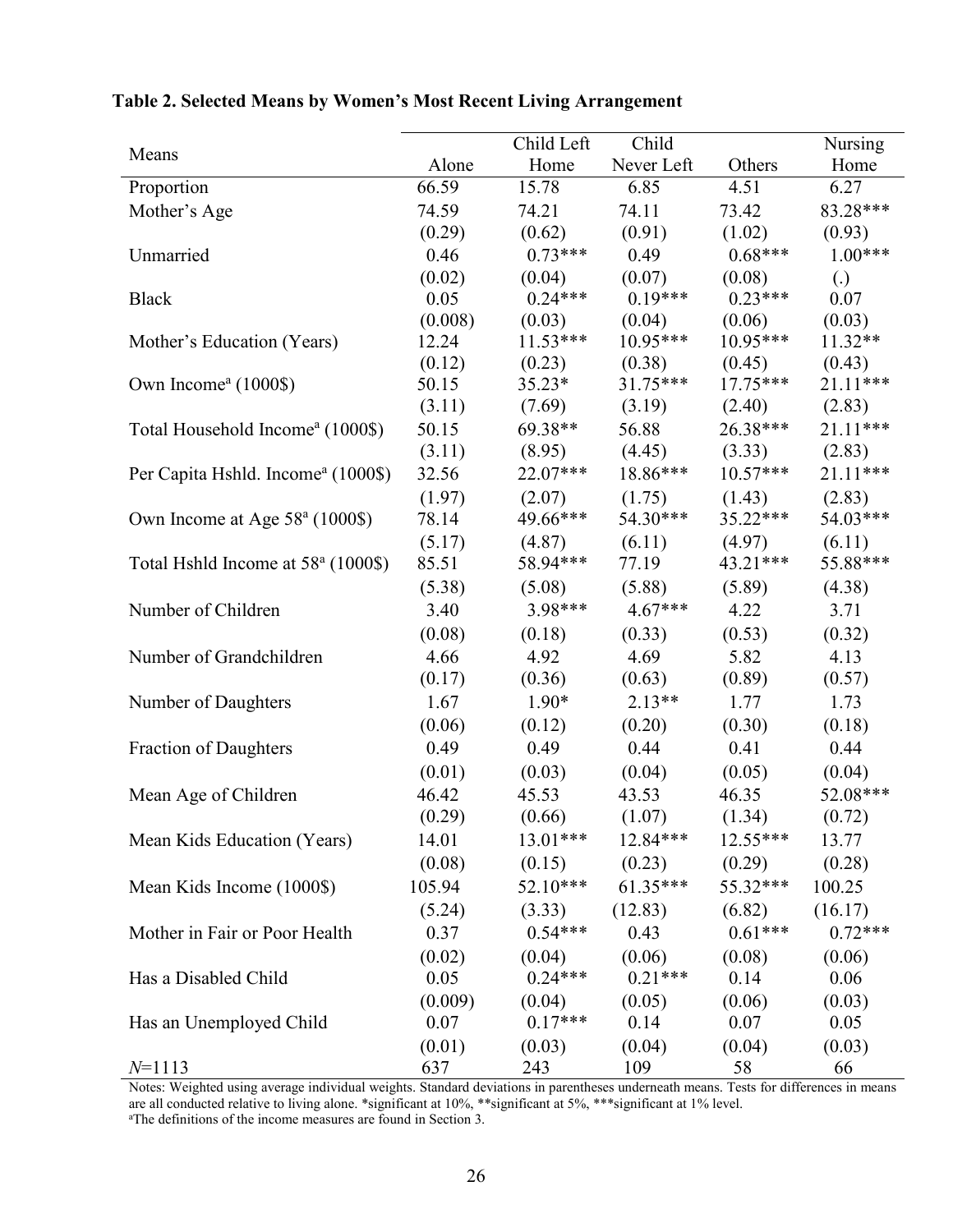|                                   | % Living below Poverty Line |                                              |  |  |
|-----------------------------------|-----------------------------|----------------------------------------------|--|--|
|                                   |                             | Poverty Status based Poverty Status based on |  |  |
| <b>Status at Last Observation</b> | on Own Income               | Total Household Income                       |  |  |
| Alone                             | 10.58                       | 10.58                                        |  |  |
| Child Left Home                   | 17.95                       | 10.45                                        |  |  |
| Child Never Left                  | 19.00                       | 12.63                                        |  |  |
| Others                            | 36.93                       | 24.69                                        |  |  |
| Nursing Home                      | 32.85                       | 32.85                                        |  |  |

## **Table 3. Living Arrangements by Income Relative to the Poverty Line**

Notes: Weighted using individual weights. We do not use poverty lines specific to the age distribution of household.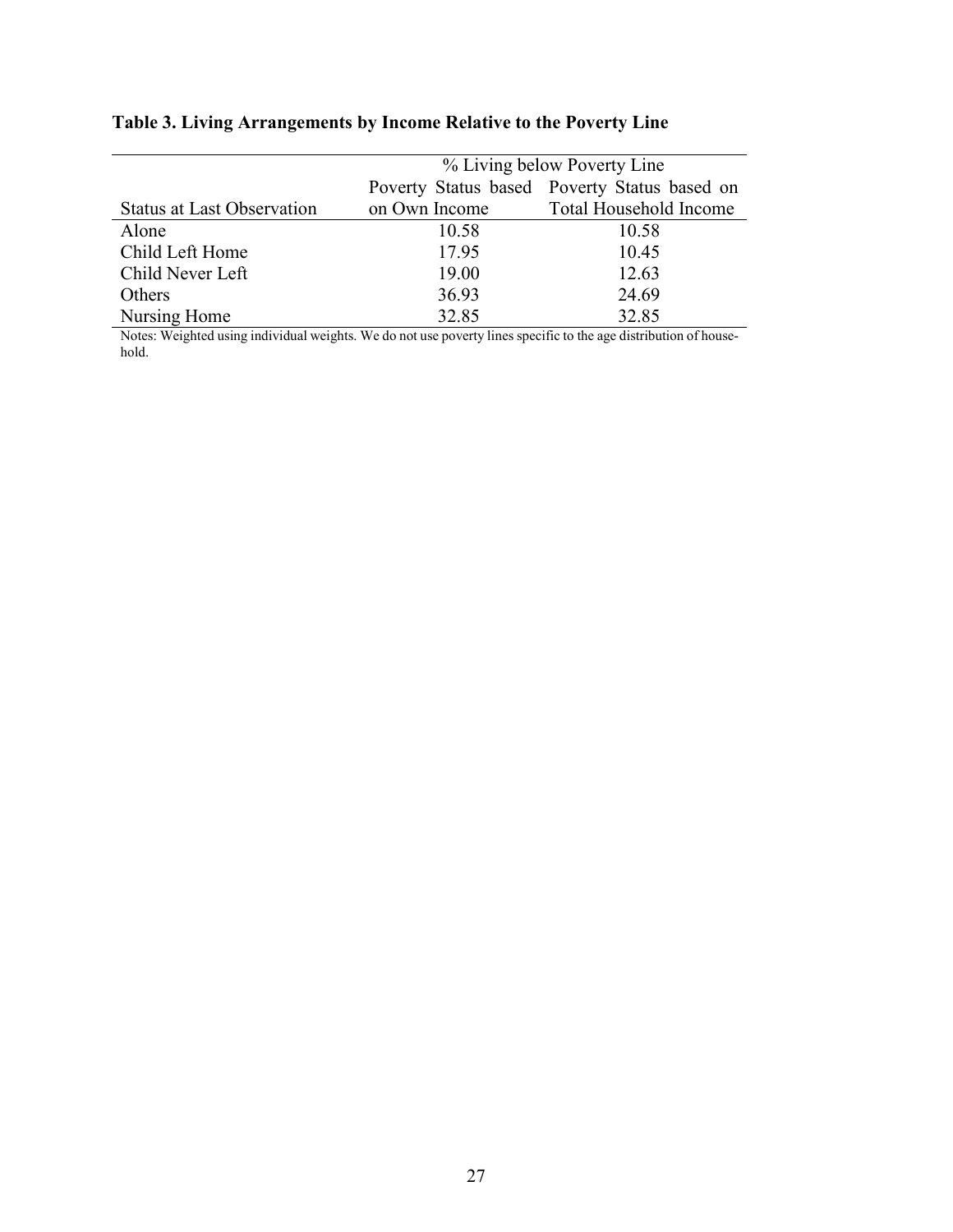|                                       |             | Child Left  | Child       |             | Nursing     |
|---------------------------------------|-------------|-------------|-------------|-------------|-------------|
|                                       | Alone       | Home        | Never Left  | Others      | Home        |
| Marginal Effects Age < 70 ( $N=304$ ) |             |             |             |             |             |
| Mother's Age                          | 0.009       | $-0.031**$  | 0.019       | 0.001       |             |
|                                       | (0.017)     | (0.016)     | (0.013)     | (0.01)      |             |
| Unmarried                             | $-0.071$    | 0.059       | 0.033       | $-0.023$    |             |
|                                       | (0.052)     | (0.051)     | (0.039)     | (0.031)     |             |
| <b>Black</b>                          | $-0.143***$ | 0.068       | 0.058       | 0.016       |             |
|                                       | (0.054)     | (0.051)     | (0.040)     | (0.031)     |             |
| Log of Own Income                     | $-0.042**$  | $0.051**$   | $-0.007$    | $-0.009$    |             |
|                                       | (0.021)     | (0.024)     | (0.018)     | (0.01)      |             |
| Number of Children                    | $-0.044***$ | $0.028**$   | $0.021***$  | $-0.004$    |             |
|                                       | (0.013)     | (0.011)     | (0.008)     | (0.009)     |             |
| Number of Grandkids                   | 0.006       | 0.001       | $-0.008*$   | $-0.0001$   |             |
|                                       | (0.006)     | (0.005)     | (0.004)     | (0.004)     |             |
| Has a Daughter                        | $0.126**$   | $-0.138**$  | 0.012       | $-0.001$    |             |
|                                       | (0.068)     | (0.064)     | (0.057)     | (0.038)     |             |
| Mean Age Child                        | $0.017***$  | $-0.005$    | $-0.016***$ | 0.004       |             |
|                                       | (0.004)     | (0.005)     | (0.003)     | (0.003)     |             |
| Log Mean Income of Chil-              |             |             |             |             |             |
| dren                                  | $0.160***$  | $-0.092***$ | $-0.04***$  | $-0.028***$ |             |
|                                       | (0.029)     | (0.019)     | (0.013)     | (0.009)     |             |
| Mother in Poor Health                 | $-0.034$    | 0.030       | $-0.030$    | 0.035       |             |
|                                       | (0.048)     | (0.047)     | (0.038)     | (0.03)      |             |
| Has a Disabled Child                  | $-0.091$    | 0.036       | 0.053       | 0.002       |             |
|                                       | (0.069)     | (0.048)     | (0.043)     | (0.035)     |             |
| Has an Unemployed Child               | $-0.139*$   | $0.154***$  | $-0.032$    | 0.016       |             |
|                                       | (0.064)     | (0.052)     | (0.047)     | (0.034)     |             |
|                                       |             |             |             |             |             |
| Marginal Effects $Age \ge 70$ (N=809) |             |             |             |             |             |
| Mother's Age                          | $-0.007**$  | 0.001       | 0.002       | $-0.004*$   | $0.008***$  |
|                                       | (0.003)     | (0.003)     | (0.002)     | (0.002)     | (0.002)     |
| Unmarried                             | $-0.121***$ | $0.154***$  | $-0.027$    | 0.011       | --          |
|                                       | (0.033)     | (0.038)     | (0.024)     | (0.019)     | --          |
| <b>Black</b>                          | $-0.127***$ | $0.105***$  | 0.036       | 0.008       | $-0.023$    |
|                                       | (0.037)     | (0.030)     | (0.023)     | (0.017)     | (0.023)     |
| Log of Own Income                     | 0.023       | $-0.003$    | 0.016       | $-0.012***$ | $-0.025***$ |
|                                       | (0.016)     | (0.013)     | (0.013)     | (0.004)     | (0.004)     |
| Number of Children                    | $-0.004$    | $-0.002$    | 0.004       | 0.001       | 0.0007      |
|                                       | (0.009)     | (0.007)     | (0.00)      | (0.004)     | (0.004)     |
| Number of Grandkids                   | $-0.003$    | 0.005       | $-0.004$    | $0.003*$    | $-0.0008$   |
|                                       | (0.004)     | (0.003)     | (0.003)     | (0.002)     | (0.003)     |
| Has a Daughter                        | 0.046       | $-0.027$    | 0.042       | $-0.035*$   | $-0.026$    |
|                                       | (0.048)     | (0.043)     | (0.037)     | (0.021)     | (0.024)     |
| Mean Age Child                        | 0.002       | $-0.001$    | $-0.004**$  | 0.002       | 0.0007      |
|                                       | (0.003)     | (0.003)     | (0.002)     | (0.002)     | (0.002)     |
| Log Mean Income of Chil-              |             |             |             |             |             |
| dren                                  | $0.053***$  | $-0.034***$ | $-0.021***$ | $-0.008**$  | 0.01        |
|                                       | (0.015)     | (0.009)     | (0.004)     | (0.004)     | (0.009)     |
| Mother in Poor Health                 | $-0.059*$   | 0.002       | 0.012       | 0.005       | $0.039**$   |
|                                       | (0.032)     | (0.028)     | (0.021)     | (0.015)     | (0.018)     |
| Has a Disabled Child                  | $-0.094*$   | $0.074**$   | $0.054**$   | $-0.015$    | $-0.019$    |
|                                       | (0.052)     | (0.036)     | (0.024)     | (0.021)     | (0.034)     |
| Has an Unemployed Child               | $-0.042$    | 0.049       | 0.016       | $-0.039$    | 0.016       |
|                                       | (0.051)     | (0.036)     | (0.026)     | (0.028)     | (0.032)     |

**Table 4. Marginal Effects on Living Arrangements Stratified by Mother's Age**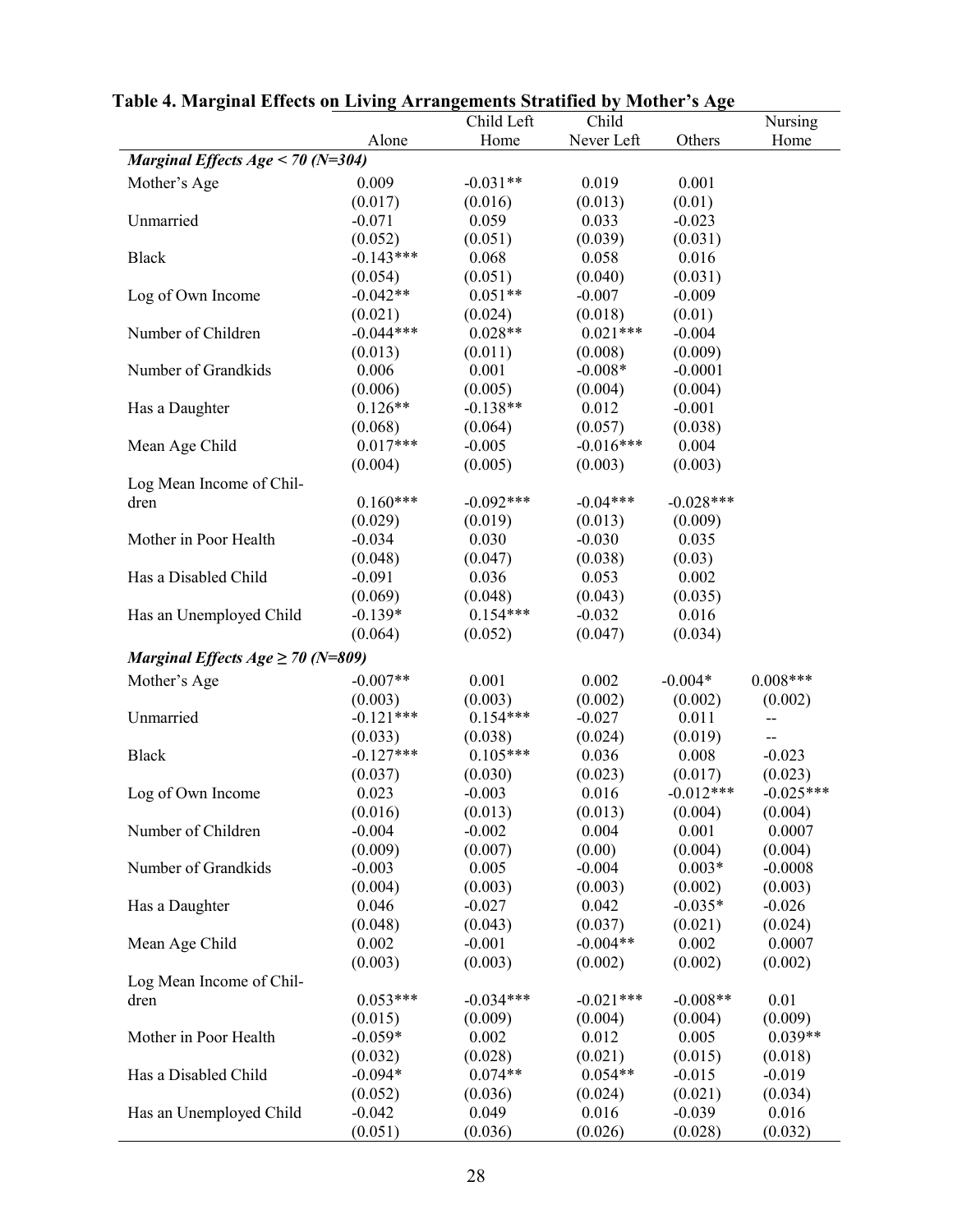Notes: \*significant at 10% \*\*significant at 5% \*\*\*significant at 1% level.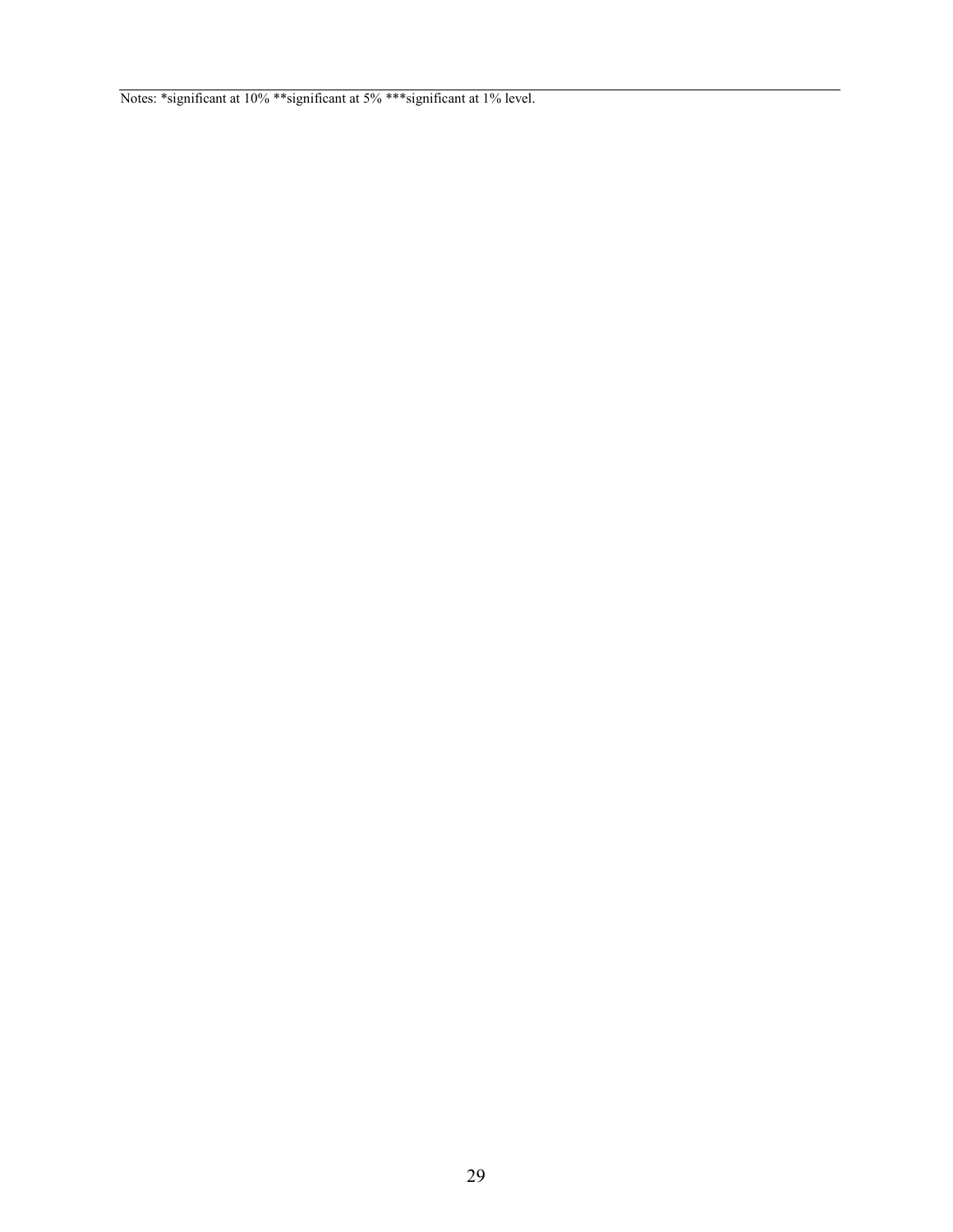| Jialus                                    |             | Child Left  | Child       |            | Nursing     |  |
|-------------------------------------------|-------------|-------------|-------------|------------|-------------|--|
|                                           | Alone       | Home        | Never Left  | Others     | Home        |  |
| <b>Marginal Effects Unmarried (N=690)</b> |             |             |             |            |             |  |
| Mother's Age                              | $-0.006$    | $-0.0005$   | 0.002       | $-0.005**$ | $0.008***$  |  |
|                                           | (0.004)     | (0.003)     | (0.002)     | (0.002)    | (0.002)     |  |
| <b>Black</b>                              | $-0.120***$ | $0.098***$  | $0.051**$   | 0.016      | $-0.035$    |  |
|                                           | (0.04)      | (0.035)     | (0.024)     | (0.019)    | (0.026)     |  |
| Log of Own Income                         | $-0.003$    | 0.009       | $-0.025$    | $-0.009**$ | $-0.022***$ |  |
|                                           | (0.015)     | (0.015)     | (0.016)     | (0.004)    | (0.005)     |  |
| Number of Children                        | $-0.01$     | 0.001       | 0.005       | $-0.005$   | $-0.003$    |  |
|                                           | (0.01)      | (0.001)     | (0.005)     | (0.005)    | (0.006)     |  |
| Number of Grandkids                       | 0.001       | 0.001       | $-0.005*$   | $-0.004*$  | $-0.002$    |  |
|                                           | (0.005)     | (0.004)     | (0.003)     | (0.002)    | (0.003)     |  |
| Has a Daughter                            | 0.062       | $-0.055$    | 0.038       | $-0.004$   | $-0.040$    |  |
|                                           | (0.056)     | (0.052)     | (0.041)     | (0.027)    | (0.028)     |  |
| Mean Age Child                            | 0.002       | 0.0006      | $-0.006***$ | $0.004**$  | 0.0006      |  |
|                                           | (0.004)     | (0.003)     | (0.002)     | (0.002)    | (0.002)     |  |
| Log Mean Income of Children               | $0.062***$  | $-0.048***$ | $-0.023***$ | $-0.011**$ | $0.021*$    |  |
|                                           | (0.018)     | (0.011)     | (0.005)     | (0.005)    | (0.012)     |  |
| Mother in Poor Health                     | $-0.071*$   | 0.024       | $-0.028$    | 0.014      | $0.053**$   |  |
|                                           | (0.036)     | (0.034)     | (0.024)     | (0.019)    | (0.022)     |  |
| Has a Disabled Child                      | $-0.082$    | 0.042       | $0.051*$    | $-0.003$   | $-0.009$    |  |
|                                           | (0.055)     | (0.043)     | (0.026)     | (0.023)    | (0.038)     |  |
| Has an Unemployed Child                   | $-0.058$    | $0.102**$   | $-0.001$    | $0.059*$   | 0.014       |  |
|                                           | (0.057)     | (0.043)     | (0.029)     | (0.035)    | (0.038)     |  |
| <b>Marginal Effects Married (N=423)</b>   |             |             |             |            |             |  |
| Mother's Age                              | 0.002       | $-0.006$    | $0.005*$    | $-0.002$   |             |  |
|                                           | (0.004)     | (0.004)     | (0.003)     | (0.002)    |             |  |
| <b>Black</b>                              | $-0.101**$  | $0.085**$   | 0.014       | 0.001      |             |  |
|                                           | (0.049)     | (0.036)     | (0.034)     | (0.022)    |             |  |
| Log of Own Income                         | 0.026       | 0.001       | 0.0005      | $-0.026**$ |             |  |
|                                           | (0.024)     | (0.02)      | (0.018)     | (0.012)    |             |  |
| Number of Children                        | $-0.015$    | $-0.005$    | $0.014**$   | 0.006      |             |  |
|                                           | (0.010)     | (0.008)     | (0.007)     | (0.005)    |             |  |
| Number of Grandkids                       | $-0.007$    | $0.01***$   | $-0.004$    | 0.001      |             |  |
|                                           | (0.005)     | (0.003)     | (0.004)     | (0.002)    |             |  |
| Has a Daughter                            | $0.098*$    | $-0.07*$    | 0.028       | $-0.056**$ |             |  |
|                                           | (0.053)     | (0.042)     | (0.048)     | (0.026)    |             |  |
| Mean Age Child                            | $0.014***$  | $-0.009***$ | $-0.007**$  | 0.001      |             |  |
|                                           | (0.004)     | (0.003)     | (0.003)     | (0.002)    |             |  |
| Log Mean Income of Children               | $0.069***$  | $-0.035***$ | $-0.026***$ | $-0.007$   |             |  |
|                                           | (0.019)     | (0.011)     | (0.009)     | (0.006)    |             |  |
| Mother in Poor Health                     | $-0.016$    | 0.034       | $-0.031$    | 0.012      |             |  |
|                                           | (0.037)     | (0.029)     | (0.027)     | (0.019)    |             |  |
| Has a Disabled Child                      | $-0.133**$  | $0.086**$   | 0.048       | $-0.002$   |             |  |
|                                           | (0.057)     | (0.038)     | (0.024)     | (0.029)    |             |  |
| Has an Unemployed Child                   | $-0.086$    | 0.048       | 0.008       | 0.031      |             |  |
|                                           | (0.055)     | (0.039)     | (0.039)     | (0.025)    |             |  |

## **Supplemental Table 1. Marginal Effects on Living Arrangements Stratified by Mother's Marital Status**

Notes: \*significant at 10% \*\*significant at 5% \*\*\*significant at 1% level.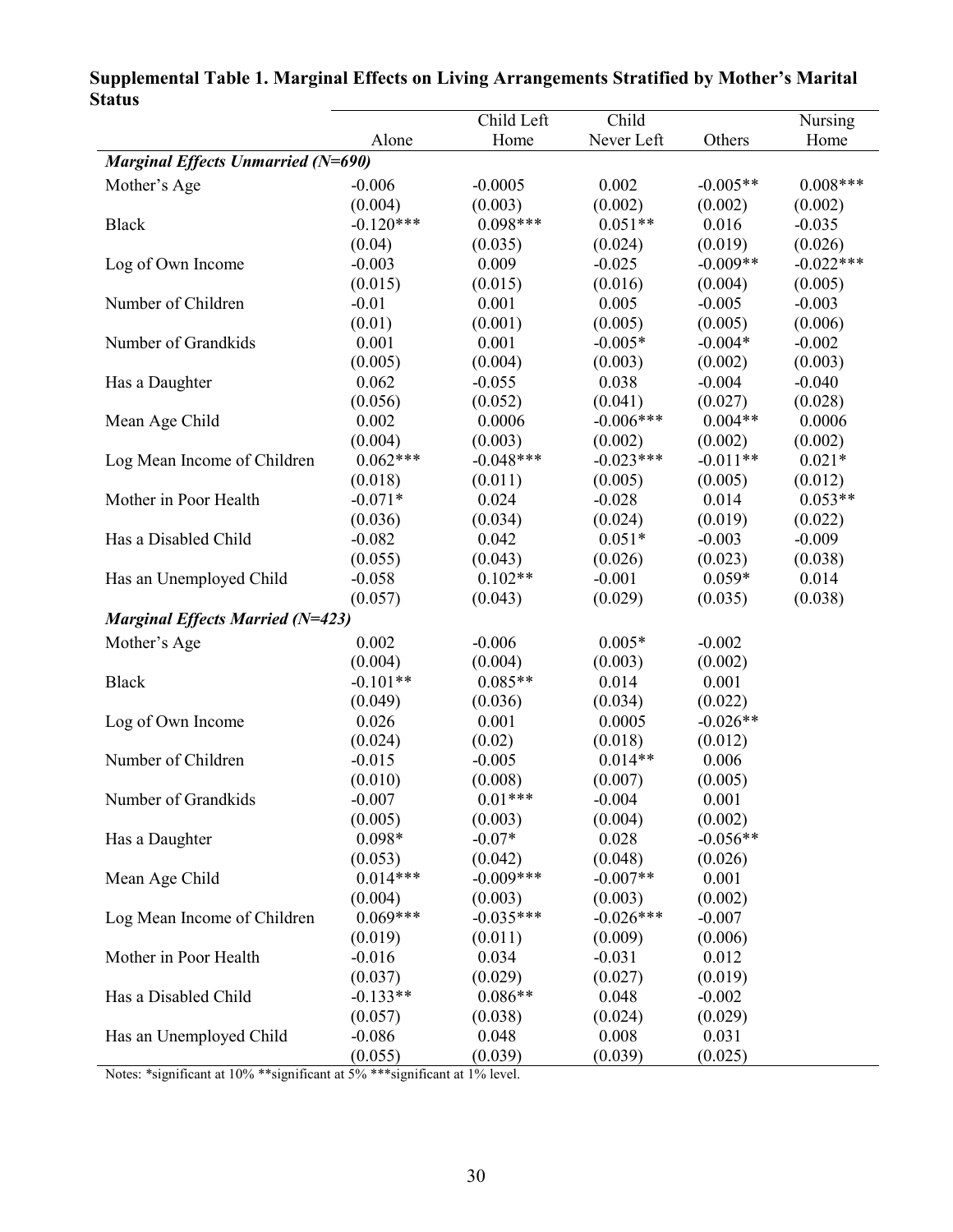

Figures for "Living Arrangements of Mothers and Their Adult Children over the Life Course"

Notes: Ages after 73 are combined in two year intervals. Weighted using 1968 family weights.